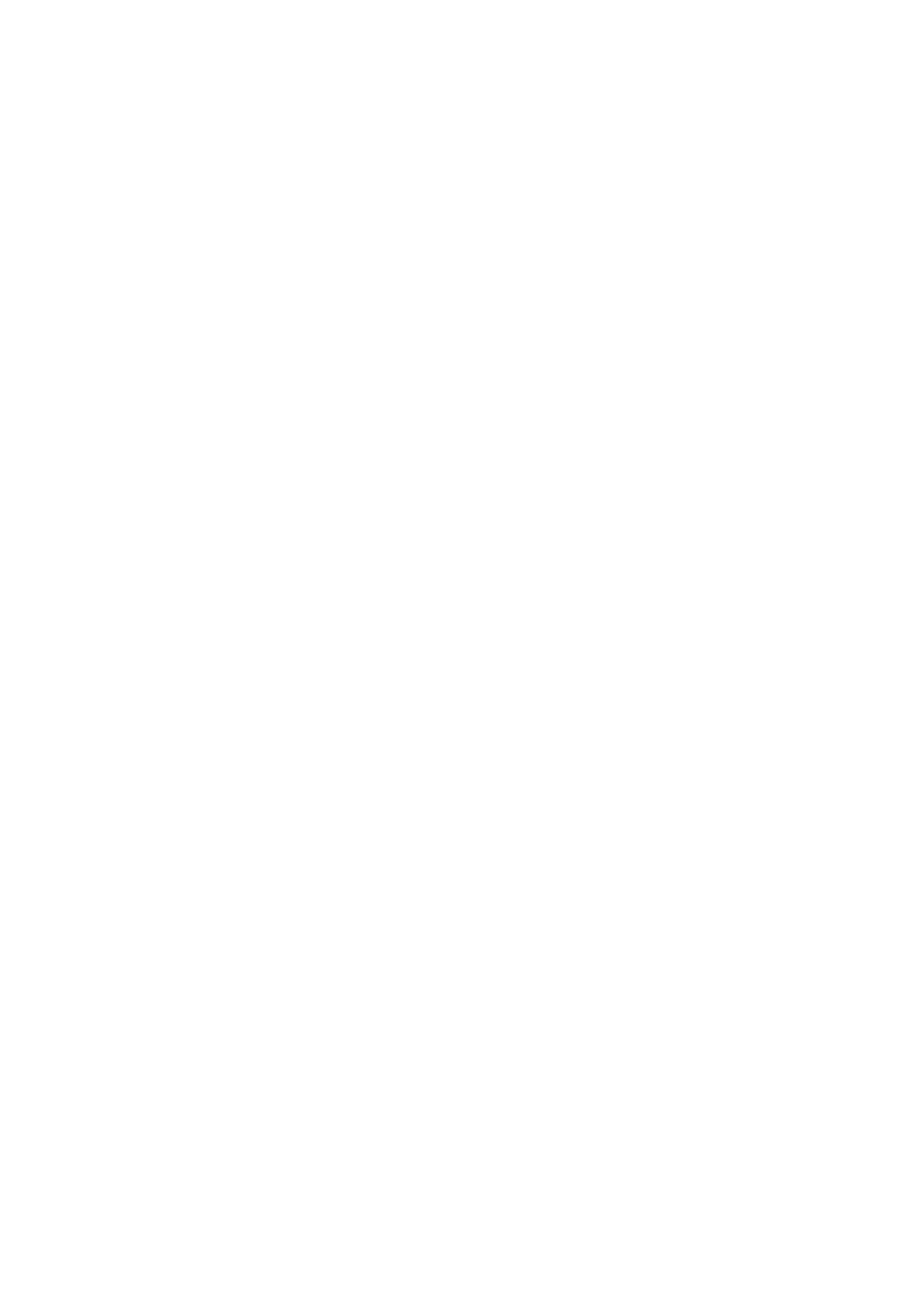#### **In the case of Al-Adsani v. the United Kingdom,**

The European Court of Human Rights, sitting as a Grand Chamber composed of the following judges:

Mr L. WILDHABER, *President*,

Mrs E. PALM,

Mr C.L. ROZAKIS,

Mr J.-P. COSTA,

Mr L. FERRARI BRAVO,

Mr GAUKURJÖRUNDSSON,

Mr L. CAFLISCH,

Mr L. LOUCAIDES.

Mr I. CABRAL BARRETO,

Mr K. JUNGWIERT,

Sir Nicolas BRATZA,

Mr B. ZUPANĈIĈ,

Mrs N. VAJIĆ,

Mr M. PELLONPÄÄ,

Mrs M. TSATSA-NIKOLOVSKA,

Mr E. LEVITS,

Mr A. KOVLER,

and also of Mr P.J. MAHONEY, *Registrar*,

Having deliberated in private on 15 November 2000, and on 4 July and 10 October 2001,

Delivers the following judgment, which was adopted on the lastmentioned date:

### PROCEDURE

1. The case originated in an application (no. 35763/97) against the United Kingdom of Great Britain and Northern Ireland lodged with the European Commission of Human Rights under former Article 25 of the Convention for the Protection of Human Rights and Fundamental Freedoms ("the Convention") by a dual British/Kuwaiti national, Mr Sulaiman Al-Adsani ("the applicant"), on 3 April 1997.

2. The applicant, who had been granted legal aid, was represented by Mr G. Bindman, a lawyer practising in London. The United Kingdom Government ("the Government") were represented by their Agent.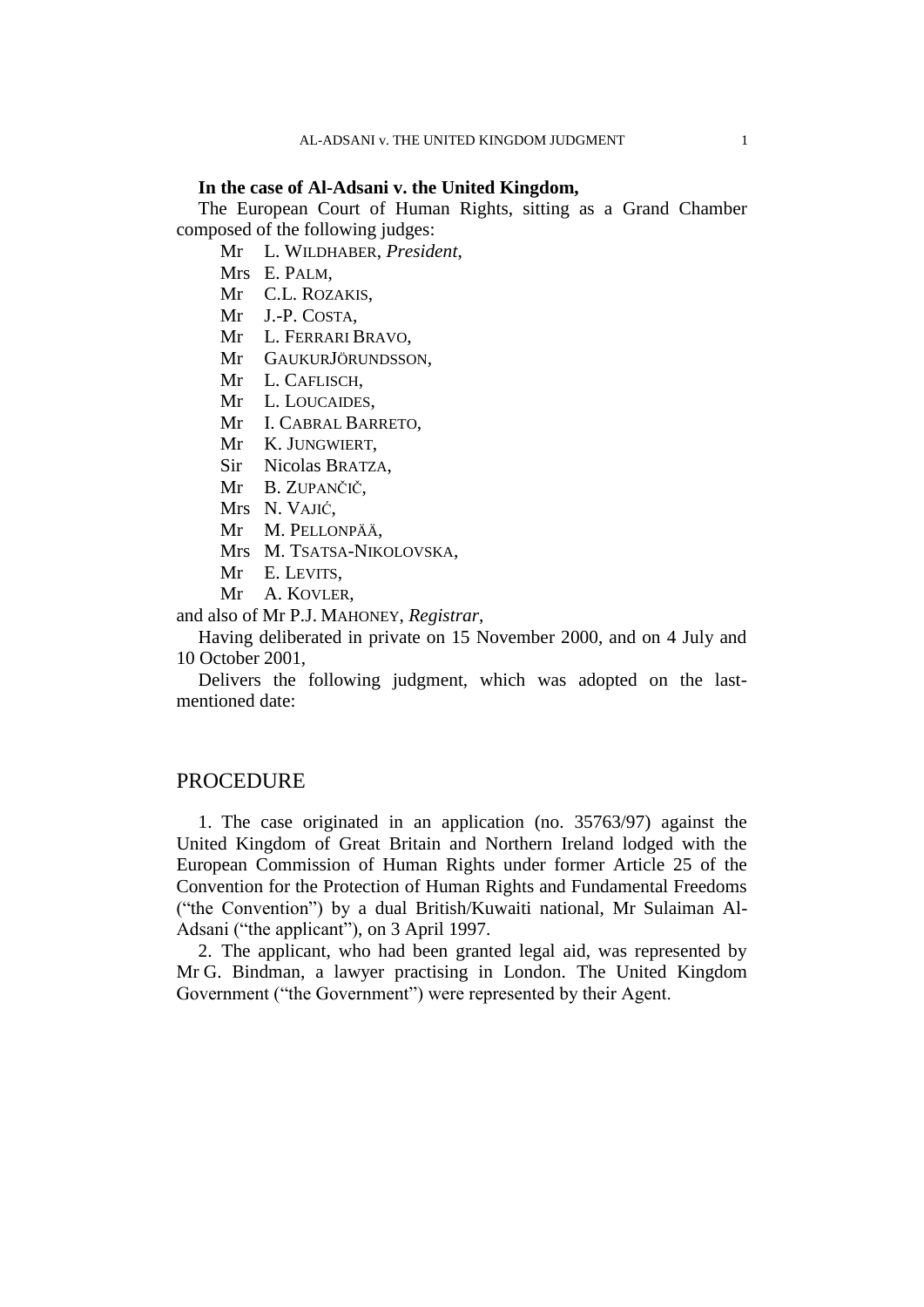3. The applicant alleged that the English courts, by granting immunity from suit to the State of Kuwait, failed to secure enjoyment of his right not to be tortured and denied him access to a court, contrary to Articles 3, 6 § 1 and 13 of the Convention.

4. The application wastransmitted to the Court on 1 November 1998, when Protocol No. 11 to the Convention came into force (Article 5 § 2 of Protocol No. 11).

5. The application was allocated to the Third Section of the Court (Rule 52 § 1 of the Rules of Court). On 19 October 1999 the Chamber relinquished jurisdiction in favour of the Grand Chamber, none of the parties having objected to relinquishment (Article 30 of the Convention and Rule 72).

6. By a decision of 1 March 2000, following a hearing on admissibility and merits (Rule 54 § 4) which had been held on 9 February 2000, the Grand Chamber declared the application admissible[*Note by the Registry.*  The Court's decision is obtainable from the Registry.

7. The applicant and the Government each filed written observations on the merits. On 13 September 2000 the Grand Chamber decided, exceptionally, to grant the Government's request for a further hearing on the merits.

8. A second hearing took place in public in the Human Rights Building, Strasbourg, on 15 November 2000 (Rule 59 § 2), jointly with *Fogarty v. the United Kingdom* ([GC], no. 37112/97, ECHR 2000-XI).

There appeared before the Court at the second hearing:

| (a) for the Government                         |           |
|------------------------------------------------|-----------|
| Ms J. FOAKES, Foreign and Commonwealth Office, | Agent,    |
| Mr D. LLOYD JONES QC,                          |           |
| Mr D. ANDERSON QC,                             | Counsel:  |
|                                                |           |
| (b) for the applicant                          |           |
| Mr J. MCDONALD QC,                             |           |
| Mr O. DAVIES QC,                               | Counsel,  |
| Mr G. BINDMAN,                                 |           |
| Ms J. KEMISH,                                  | Advisers. |

The Court heard addresses by Mr McDonald and Mr Lloyd Jones.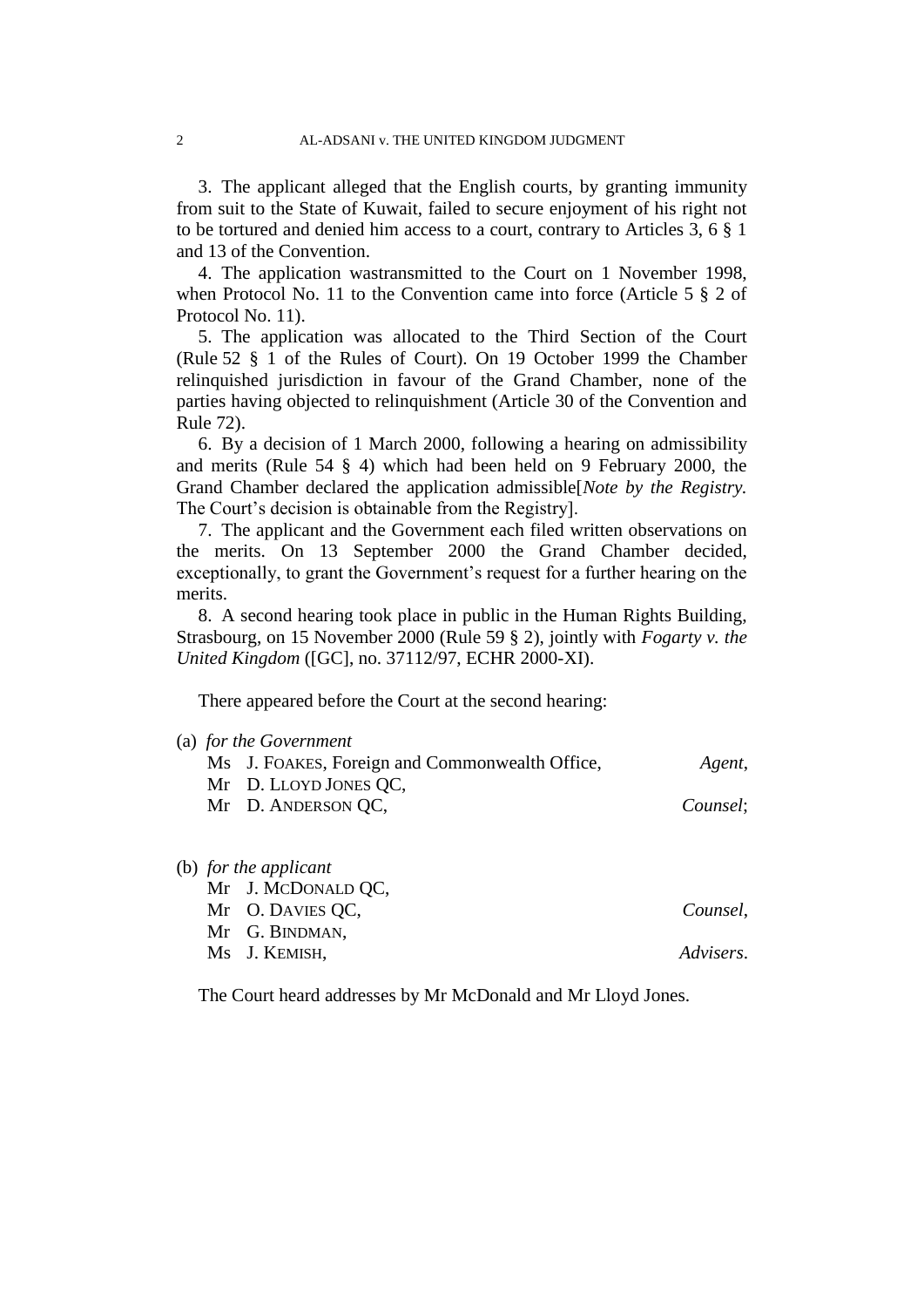## THE FACTS

## I. THE CIRCUMSTANCES OF THE CASE

#### **A. The alleged ill-treatment**

9. The applicant made the following allegations concerning the events underlying the dispute he submitted to the English courts. The Government stated that they were not in a position to comment on the accuracy of these claims.

10. The applicant, who is a trained pilot, went to Kuwait in 1991 to assist in its defence against Iraq. During the Gulf War he served as a member of the Kuwaiti Air Force and, after the Iraqi invasion, he remained behind as a member of the resistance movement. During that period he came into possession of sex videotapes involving Sheikh Jaber Al-Sabah Al-Saud Al-Sabah ("the Sheikh"), who is related to the Emir of Kuwait and is said to have an influential position in Kuwait. By some means these tapes entered general circulation, for which the applicant was held responsible by the Sheikh.

11. After the Iraqi armed forces were expelled from Kuwait, on or about 2 May 1991, the Sheikh and two others gained entry to the applicant"s house, beat him and took him at gunpoint in a government jeep to the Kuwaiti State Security Prison. The applicant was falsely imprisoned there for several days during which he was repeatedly beaten by security guards. He was released on 5 May 1991, having been forced to sign a false confession.

12. On or about 7 May 1991 the Sheikh took the applicant at gunpoint in a government car to the palace of the Emir of Kuwait"s brother. At first the applicant"s head was repeatedly held underwater in a swimming-pool containing corpses, and he was then dragged into a small room where the Sheikh set fire to mattresses soaked in petrol, as a result of which the applicant was seriously burnt.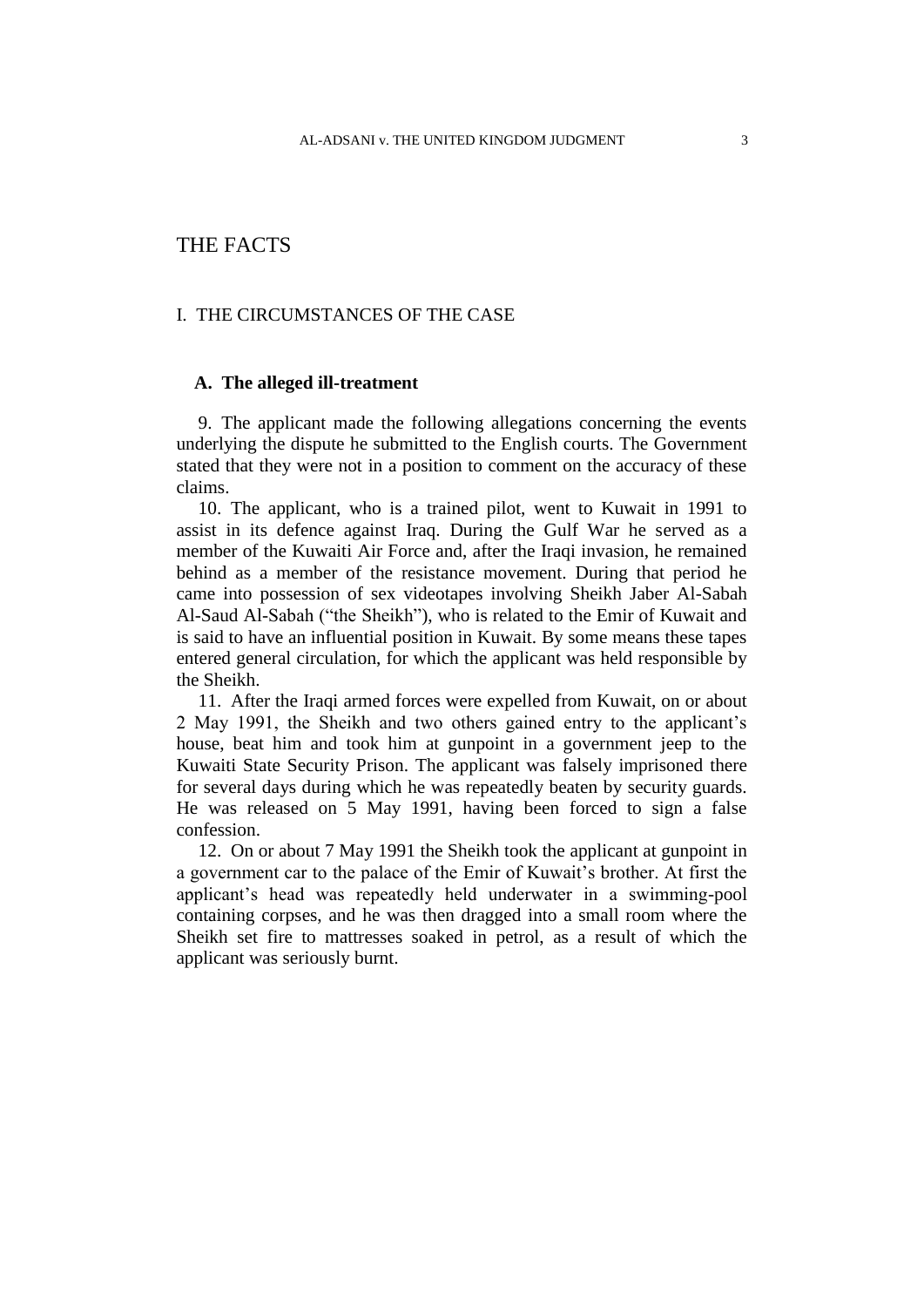13. Initially the applicant was treated in a Kuwaiti hospital, and on 17 May 1991 he returned to England where he spent six weeks in hospital being treated for burns covering 25% of his total body surface area. He also suffered psychological damage and has been diagnosed as suffering from a severe form of post-traumatic stress disorder, aggravated by the fact that, once in England, he received threats warning him not to take action or give publicity to his plight.

#### **B. The civil proceedings**

14. On 29 August 1992 the applicant instituted civil proceedings in England for compensation against the Sheikh and the State of Kuwait in respect of injury to his physical and mental health caused by torture in Kuwait in May 1991 and threats against his life and well-being made after his return to the United Kingdom on 17 May 1991. On 15 December 1992 he obtained a default judgment against the Sheikh.

15. The proceedings were re-issued after an amendment to include two named individuals as defendants. On 8 July 1993 a deputy High Court judge *ex parte* gave the applicant leave to serve the proceedings on the individual defendants. This decision was confirmed in chambers on 2 August 1993. He was not, however, granted leave to serve the writ on the State of Kuwait.

16. The applicant submitted a renewed application to the Court of Appeal, which was heard *ex parte* on 21 January 1994. Judgment was delivered the same day.

The court held, on the basis of the applicant's allegations, that there were three elements pointing towards State responsibility for the events in Kuwait: firstly, the applicant had been taken to a State prison; secondly, government transport had been used on 2 and 7 May 1991; and, thirdly, in the prison he had been mistreated by public officials. It found that the applicant had established a good arguable case, based on principles of international law, that Kuwait should not be afforded immunity under section 1(1) of the State Immunity Act 1978 ("the 1978 Act": see paragraph 21 below) in respect of acts of torture. In addition, there was medical evidence indicating that the applicant had suffered damage (posttraumatic stress) while in the United Kingdom. It followed that the conditions in Order 11 rule 1(f) of the Rules of the Supreme Court had been satisfied (see paragraph 20 below) and that leave should be granted to serve the writ on the State of Kuwait.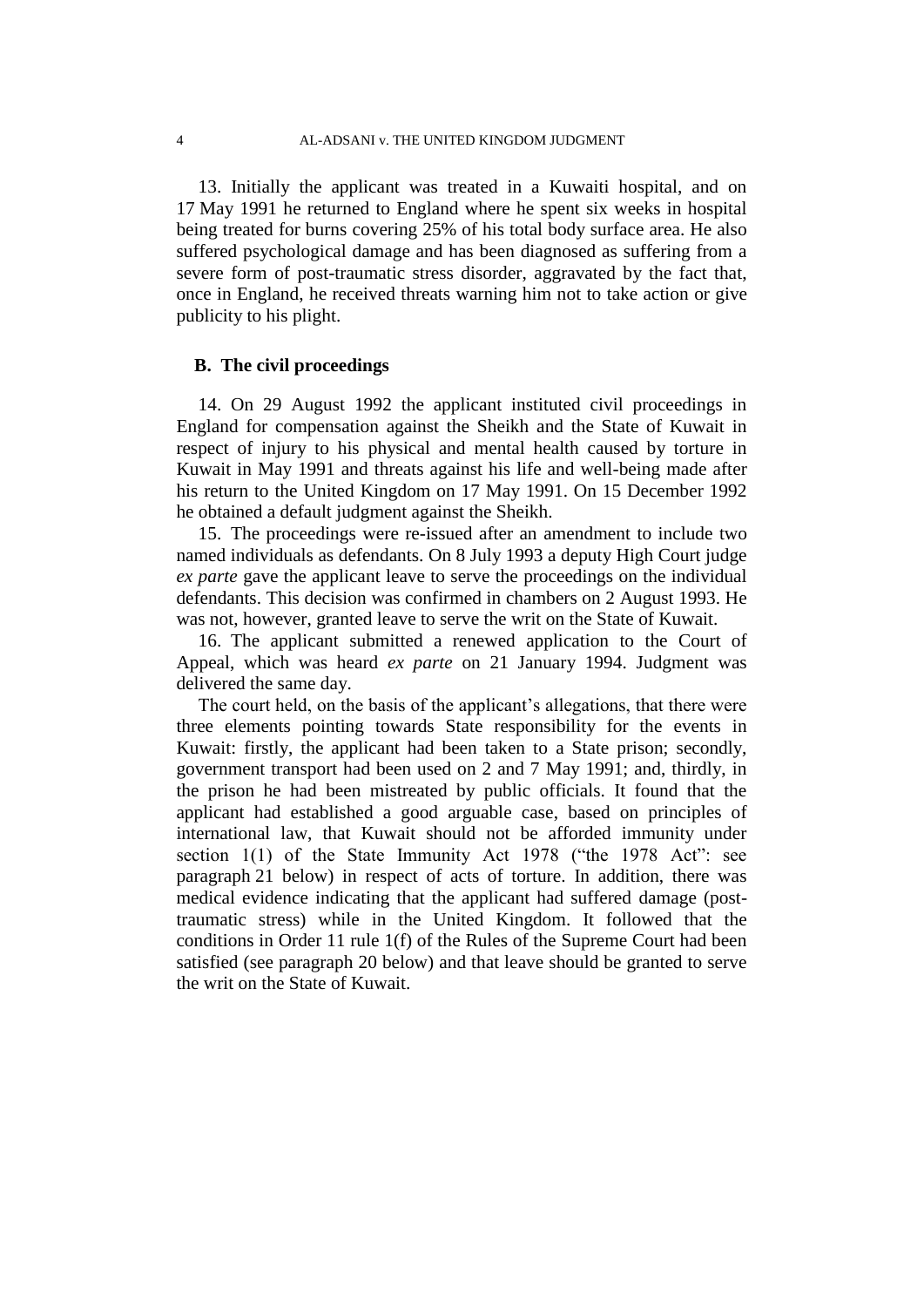17. The Kuwaiti government, after receiving the writ, sought an order striking out the proceedings. The application was examined *inter partes* by the High Court on 15 March 1995. In a judgment delivered the same day the court held that it was for the applicant to show on the balance of probabilities that the State of Kuwait was not entitled to immunity under the 1978 Act. It was prepared provisionally to accept that the Government were vicariously responsible for conduct that would qualify as torture under international law. However, international law could be used only to assist in interpreting lacunae or ambiguities in a statute, and when the terms of a statute were clear, the statute had to prevail over international law. The clear language of the 1978 Act bestowed immunity upon sovereign States for acts committed outside the jurisdiction and, by making express provision for exceptions, it excluded as a matter of construction implied exceptions. As a result, there was no room for an implied exception for acts of torture in section 1(1) of the 1978 Act. Moreover, the court was not satisfied on the balance of probabilities that the State of Kuwait was responsible for the threats made to the applicant after 17 May 1991. As a result, the exception provided for by section 5 of the 1978 Act could not apply. It followed that the action against the State should be struck out.

18. The applicant appealed and the Court of Appeal examined the case on 12 March 1996. The court held that the applicant had not established on the balance of probabilities that the State of Kuwait was responsible for the threats made in the United Kingdom. The important question was, therefore, whether State immunity applied in respect of the alleged events in Kuwait. Lord Justice Stuart-Smith finding against the applicant, observed:

"Jurisdiction of the English court in respect of foreign States is governed by the State Immunity Act 1978. Section 1(1) provides:

"A State is immune from the jurisdiction of the courts of the United Kingdom except as provided in the following provisions of this Part of this Act. ..."

... The only relevant exception is section 5, which provides:

"A State is not immune as respects proceedings in respect of

(a) death or personal injury ... caused by an act or omission in the United Kingdom.'

It is plain that the events in Kuwait do not fall within the exception in section 5, and the express words of section 1 provide immunity to the First Defendant. Despite this, in what [counsel] for the Plaintiff acknowledges is a bold submission, he contends that that section must be read subject to the implication that the State is only granted immunity if it is acting within the Law of Nations. So that the section reads: "A State *acting within the Law of Nations* is immune from jurisdiction except as provided ..."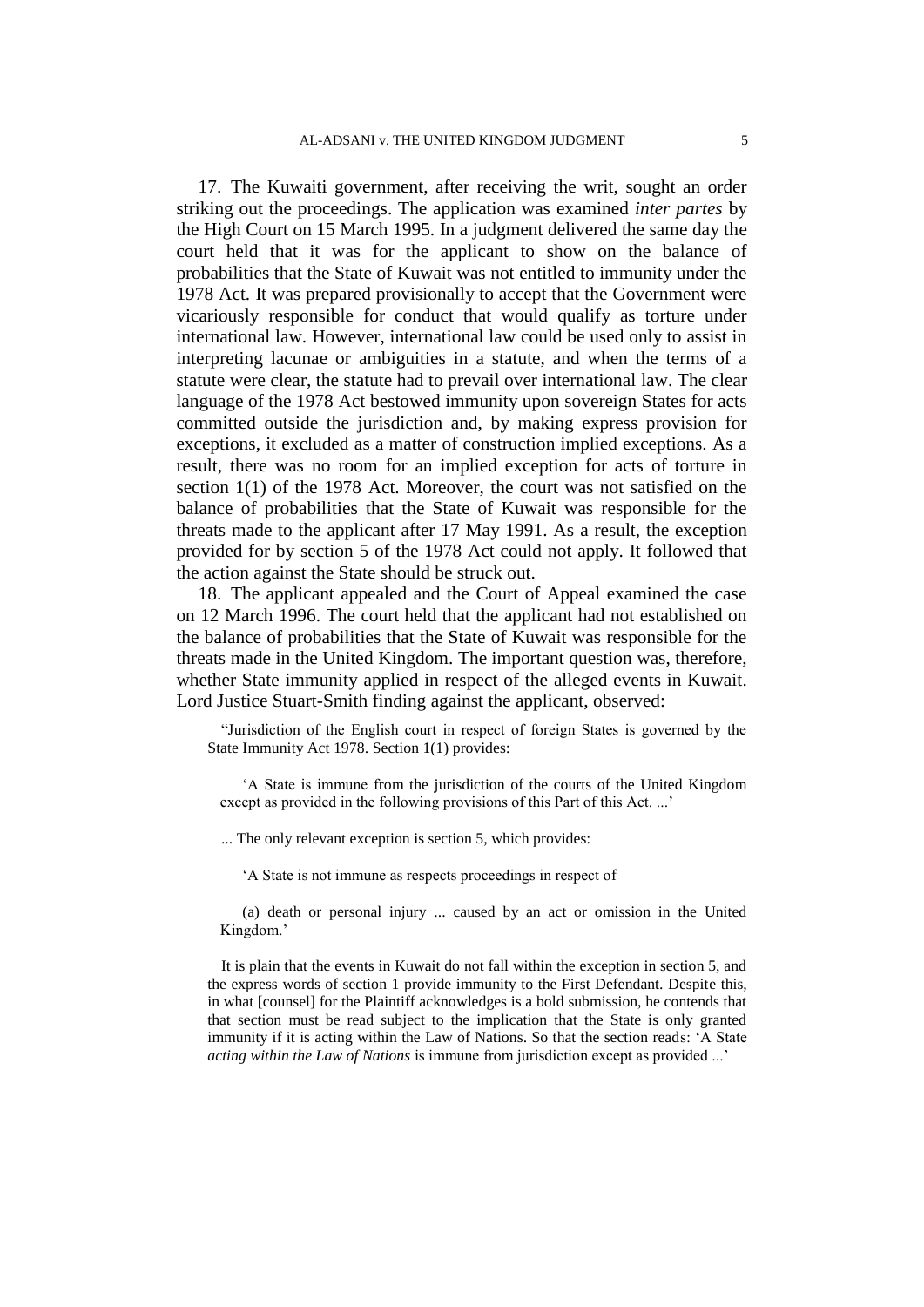... The argument is ... that international law against torture is so fundamental that it is a *jus cogens*, or compelling law, which overrides all other principles of international law, including the well-established principles of sovereign immunity. No authority is cited for this proposition. ... At common law, a sovereign State could not be sued at all against its will in the courts of this country. The 1978 Act, by the exceptions therein set out, marks substantial inroads into this principle. It is inconceivable, it seems to me, that the draughtsman, who must have been well aware of the various international agreements about torture, intended section 1 to be subject to an overriding qualification.

Moreover, authority in the United States at the highest level is completely contrary to [counsel for the applicant"s] submission. [Lord Justice Stuart-Smith referred to the judgments of the United States courts, *Argentine Republic v. Amerada Hess Shipping Corporation* and *Siderman de Blake v. Republic of Argentina*, cited in paragraph 23 below, in both of which the court rejected the argument that there was an implied exception to the rule of State immunity where the State acted contrary to the Law of Nations.] ... [Counsel] submits that we should not follow the highly persuasive judgments of the American courts. I cannot agree.

... A moment's reflection is enough to show that the practical consequences of the Plaintiff"s submission would be dire. The courts in the United Kingdom are open to all who seek their help, whether they are British citizens or not. A vast number of people come to this country each year seeking refuge and asylum, and many of these allege that they have been tortured in the country whence they came. Some of these claims are no doubt justified, others are more doubtful. Those who are presently charged with the responsibility for deciding whether applicants are genuine refugees have a difficult enough task, but at least they know much of the background and surrounding circumstances against which the claim is made. The court would be in no such position. The foreign States would be unlikely to submit to the jurisdiction of the United Kingdom court, and in its absence the court would have no means of testing the claim or making a just determination. ..."

The other two members of the Court of Appeal, Lord Justice Ward and Mr Justice Buckley, also rejected the applicant"s claim. Lord Justice Ward commented that "there may be no international forum (other than the forum of the *locus delicti* to whom a victim of torture will be understandably reluctant to turn) where this terrible, if established, wrong can receive civil redress".

19. On 27 November 1996 the applicant was refused leave to appeal by the House of Lords. His attempts to obtain compensation from the Kuwaiti authorities via diplomatic channels have proved unsuccessful.

## II. RELEVANT LEGAL MATERIALS

#### **A. Jurisdiction of English courts in civil matters**

20. There is no rule under English law requiring a plaintiff to be resident in the United Kingdom or to be a British national before the English courts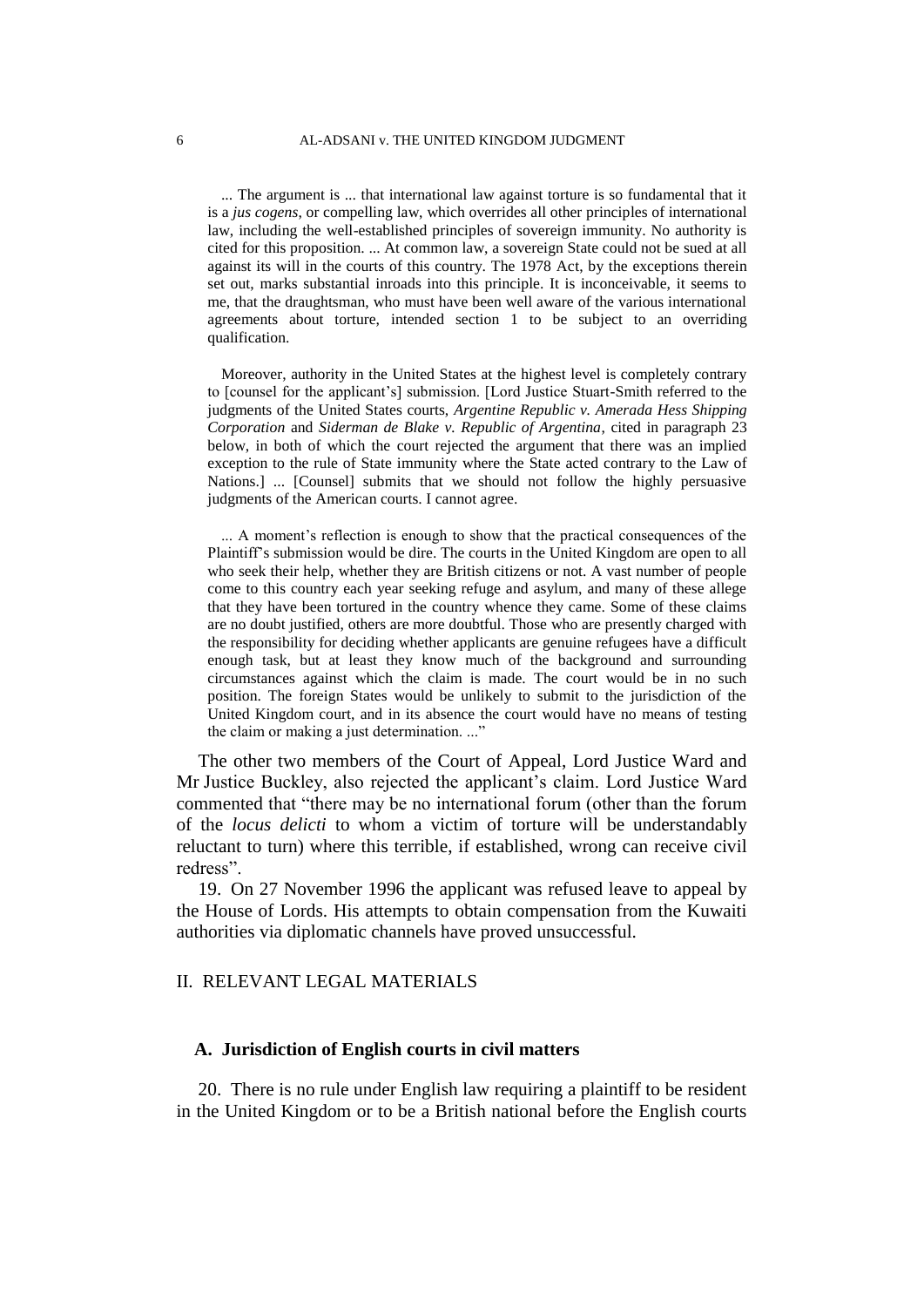can assert jurisdiction over civil wrongs committed abroad. Under the rules in force at the time the applicant issued proceedings, the writ could be served outside the territorial jurisdiction with the leave of the court when the claim fell within one or more of the categories set out in order 11, Rule 1 of the Rules of the Supreme Court. For present purposes only Rule 1(f) is relevant:

"... service of a writ out of the jurisdiction is permissible with the leave of the court if, in the action begun by the writ,

...

(f) the claim is founded on a tort and the damage was sustained, or resulted from an act committed, within the jurisdiction ..."

#### **B. The State Immunity Act 1978**

21. The relevant parts of the State Immunity Act 1978 provide:

"1. (1) A State is immune from the jurisdiction of the courts of the United Kingdom except as provided in the following provisions of this Part of this Act.

...

5. A State is not immune as regards proceedings in respect of-

(a) death or personal injury;

...

caused by an act or omission in the United Kingdom ..."

#### **C. The Basle Convention**

22. The above provision (section 5 of the 1978 Act) was enacted to implement the 1972 European Convention on State Immunity ("the Basle Convention"), a Council of Europe instrument, which entered into force on 11 June 1976 after its ratification by three States. It has now been ratified by eight States (Austria, Belgium, Cyprus, Germany, Luxembourg, the Netherlands, Switzerland and the United Kingdom) and signed by one other State (Portugal). Article 11 of the Convention provides:

"A Contracting State cannot claim immunity from the jurisdiction of a court of another Contracting State in proceedings which relate to redress for injury to the person or damage to tangible property, if the facts which occasioned the injury or damage occurred in the territory of the State of forum, and if the author of the injury or damage was present in that territory at the time when those facts occurred."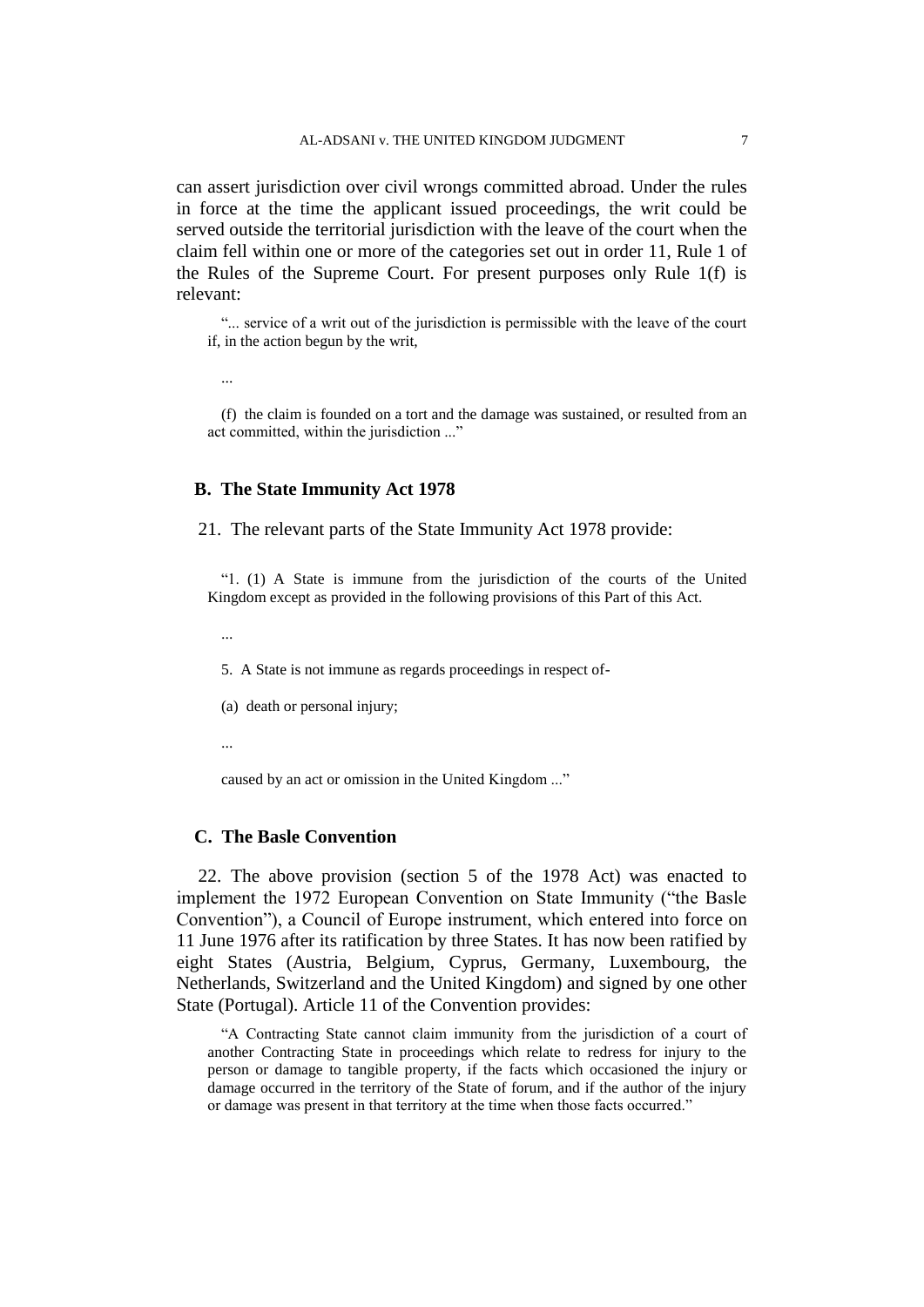Article 15 of the Basle Convention provides that a Contracting State shall be entitled to immunity if the proceedings do not fall within the stated exceptions.

#### **D. State immunity in respect of civil proceedings for torture**

23. In its Report on Jurisdictional Immunities of States and their Property (1999), the working group of the International Law Commission (ILC) found that over the preceding decade a number of civil claims had been brought in municipal courts, particularly in the United States and United Kingdom, against foreign governments, arising out of acts of torture committed not in the territory of the forum State but in the territory of the defendant and other States. The working group of the ILC found that national courts had in some cases shown sympathy for the argument that States are not entitled to plead immunity where there has been a violation of human rights norms with the character of *jus cogens*, although in most cases the plea of sovereign immunity had succeeded. The working group cited the following cases in this connection: (United Kingdom) *Al-Adsani v. State of Kuwait* 100 International Law Reports 465 at 471; (New Zealand) *Controller and Auditor General v. Sir RonaldDavidson* [1996] 2 New Zealand Law Reports 278, particularly at 290 (per Cooke P.); Dissenting Opinion of Justice Wald in (United States) *Princz v. Federal Republic of Germany* 26 F 3d 1166 (DC Cir. 1994) at 1176-1185; *Siderman de Blake v. Republic of Argentina* 965 F 2d 699 (9th Cir. 1992); *Argentine Republic v. Amerada Hess Shipping Corporation* 488 US 428 (1989); *Saudi Arabia v. Nelson* 100 International Law Reports 544.

24. The working group of the ILC did, however, note two recent developments which it considered gave support to the argument that a State could not plead immunity in respect of gross human rights violations. One of these was the House of Lords" judgment in *ex parte Pinochet (No. 3)* (see paragraph 34 below). The other was the amendment by the United States of its Foreign Sovereign Immunities Act (FSIA) to include a new exception to immunity. This exception, introduced by section 221 of the Anti-Terrorism and Effective Death Penalty Act of 1996, applies in respect of a claim for damages for personal injury or death caused by an act of torture, extrajudicial killing, aircraft sabotage or hostage-taking, against a State designated by the Secretary of State as a sponsor of terrorism, where the claimant or victim was a national of the United States at the time the act occurred.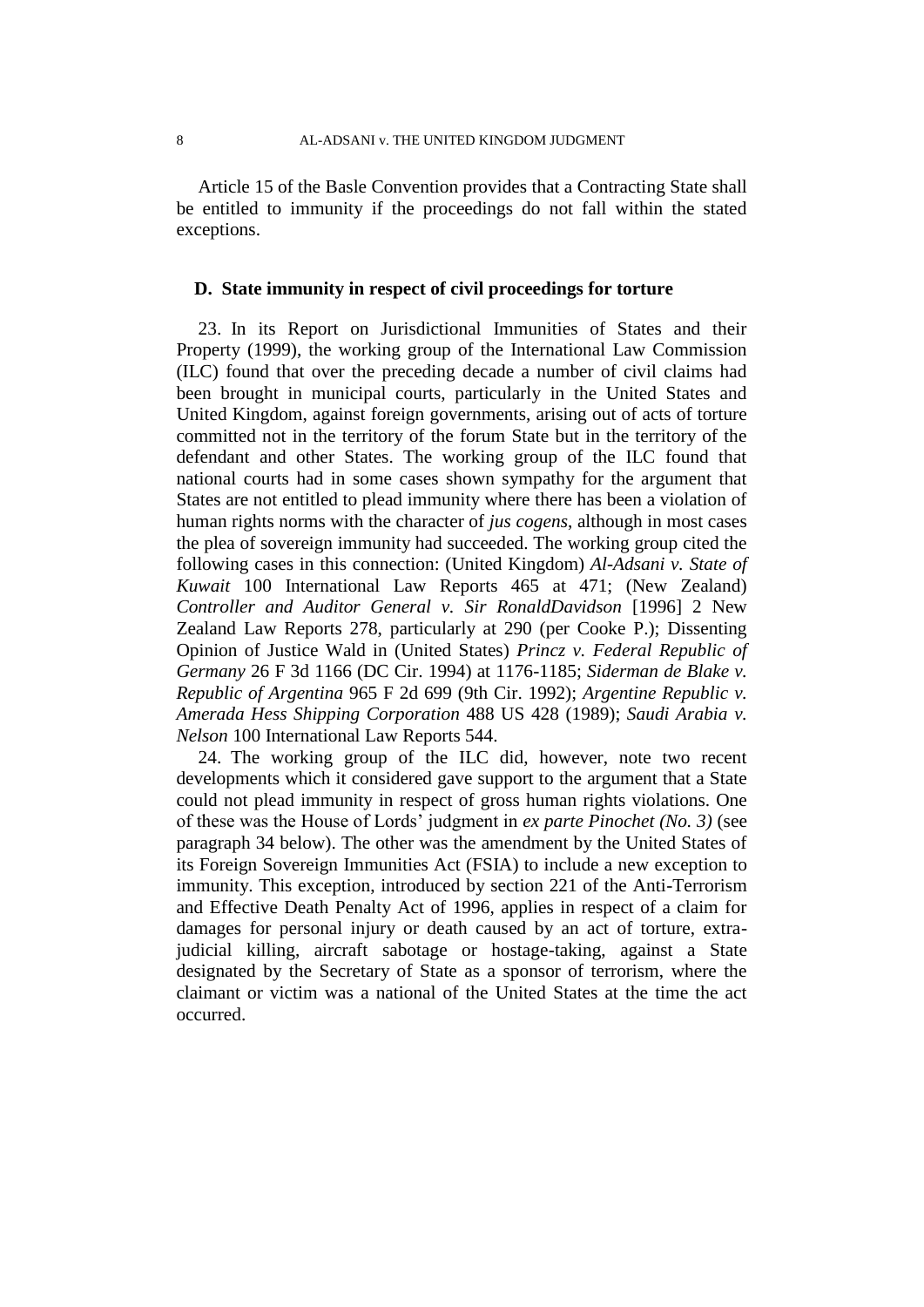In its judgment in *Flatow v. the Islamic Republic of Iran and Others* (76 F. Supp. 2d 16, 18 (D.D.C. 1999)), the District Court for the District of Columbia confirmed that the property of a foreign State was immune from attachment or execution, unless the case fell within one of the statutory exceptions, for example that the property was used for commercial activity.

#### **E. The prohibition of torture in Kuwait and under international law**

25. The Kuwaiti Constitution provides in Article 31 that "No person shall be put to torture".

26. Article 5 of the Universal Declaration of Human Rights 1948 states:

"No one shall be subjected to torture or cruel, inhuman or degrading treatment or punishment."

27. Article 7 of the International Covenant on Civil and Political Rights 1966 states as relevant:

"No one shall be subjected to torture or to cruel, inhuman or degrading treatment or punishment."

28. The United Nations 1975 Declaration on the Protection of All Persons from Being Subjected to Torture and other Cruel, Inhuman or Degrading Treatment or Punishment provides in Article 3 that:

"No State may permit or tolerate torture and other cruel inhuman or degrading treatment or punishment."

29. In the United Nations Convention against Torture and Other Cruel, Inhuman and Degrading Treatment or Punishment, adopted on 10 December 1984 ("the UN Convention"), torture is defined as:

"For the purposes of this Convention, the term "torture" means any act by which severe pain or suffering, whether physical or mental, is intentionally inflicted on a person for such purposes as obtaining from him or a third person information or a confession, punishing him for an act he or a third person has committed or is suspected of having committed or coercing him or a third person, or for any reason based on discrimination of any kind, when such pain or suffering is inflicted by or at the instigation of or with the consent or acquiescence of a public official or other person acting in an official capacity. It does not include pain or suffering arising only from, inherent in or incidental to lawful sanctions."

The UN Convention requires by Article 2 that each State Party is to take effective legislative, administrative, judicial or other measures to prevent torture in any territory under its jurisdiction, and by Article 4 that all acts of torture be made offences under each State's criminal law.

30. In its judgment in *Prosecutor v. Furundzija* (10 December 1998, case no. IT-95-17/I-T, (1999) 38 International Legal Materials 317), the International Criminal Tribunal for the Former Yugoslavia observed as follows: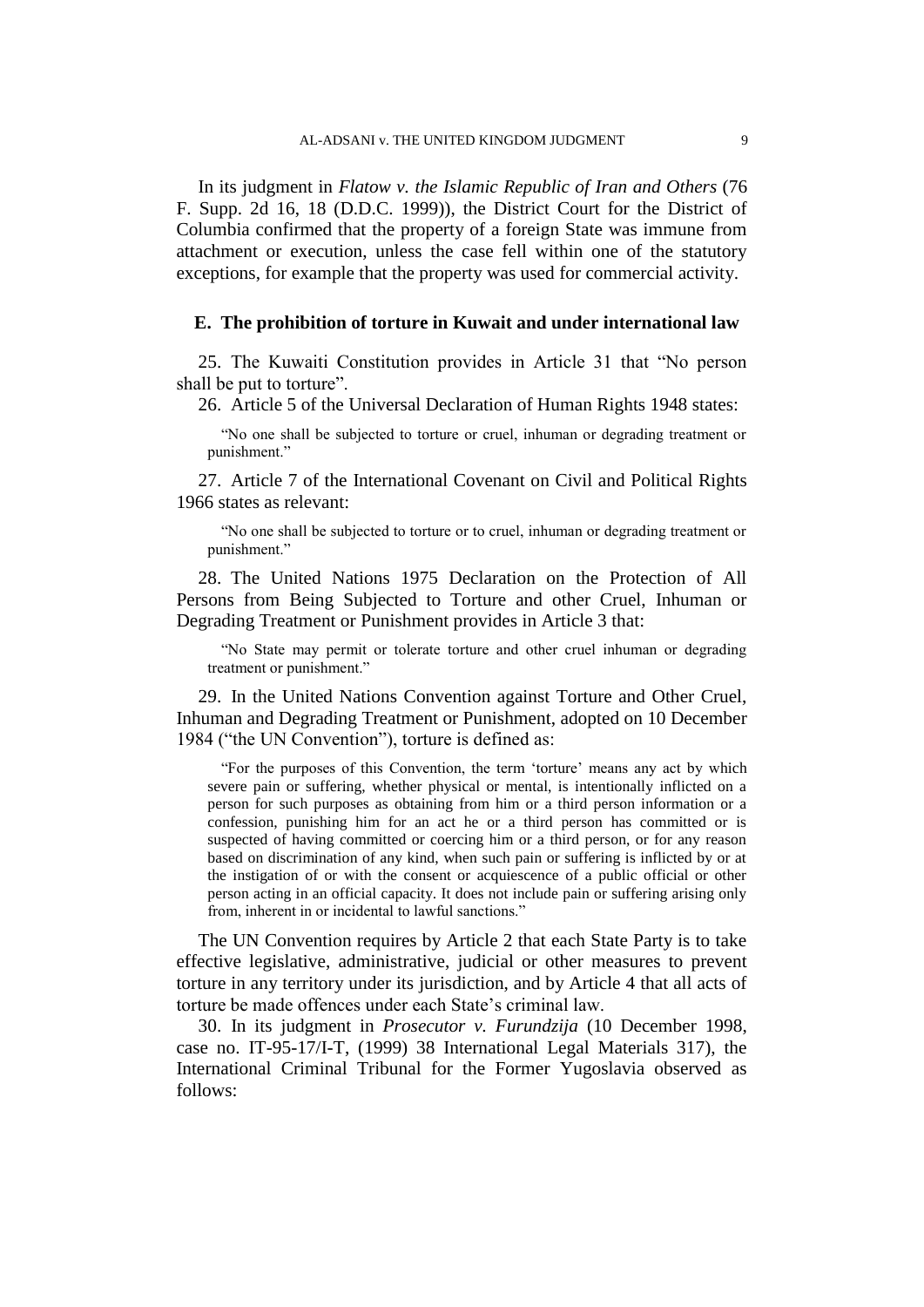"144. It should be noted that the prohibition of torture laid down in human rights treaties enshrines an absolute right, which can never be derogated from, not even in time of emergency ... This is linked to the fact, discussed below, that the prohibition on torture is a peremptory norm or *jus cogens*. ... This prohibition is so extensive that States are even barred by international law from expelling, returning or extraditing a person to another State where there are substantial grounds for believing that the person would be in danger of being subjected to torture.

145. These treaty provisions impose upon States the obligation to prohibit and punish torture, as well as to refrain from engaging in torture through their officials. In international human rights law, which deals with State responsibility rather than individual criminal responsibility, torture is prohibited as a criminal offence to be punished under national law; in addition, all States parties to the relevant treaties have been granted, and are obliged to exercise, jurisdiction to investigate, prosecute and punish offenders. ...

146. The existence of this corpus of general and treaty rules proscribing torture shows that the international community, aware of the importance of outlawing this heinous phenomenon, has decided to suppress any manifestation of torture by operating both at the interstate level and at the level of individuals. No legal loopholes have been left.

147. There exists today universal revulsion against torture ... . This revulsion, as well as the importance States attach to the eradication of torture, has led to a cluster of treaty and customary rules on torture acquiring a particularly high status in the international, normative system.

...

151. ... the prohibition of torture imposes on States obligations *erga omnes*, that is, obligations owed towards all the other members of the international community.

...

153. ... the other major feature of the principle proscribing torture relates to the hierarchy of rules in the international normative order. Because of the importance of the values it protects, this principle has evolved into a peremptory norm or *jus cogens*, that is, a norm that enjoys a higher rank in the international hierarchy than treaty law and even "ordinary" customary rules. The most conspicuous consequence of this higher rank is that the principle at issue cannot be derogated from by States through international treaties or local or special or even general customary rules not endowed with the same normative force.

154. Clearly the *jus cogens* nature of the prohibition against torture articulates the notion that the prohibition has now become one of the most fundamental standards of the international community...."

31. Similar statements were made in *Prosecutor v. Delacic and Others* (16 November 1998, case no. IT-96-21-T, § 454) and in *Prosecutor v. Kunarac* (22 February 2001, case nos. IT-96-23-T and IT-96-23/1, § 466).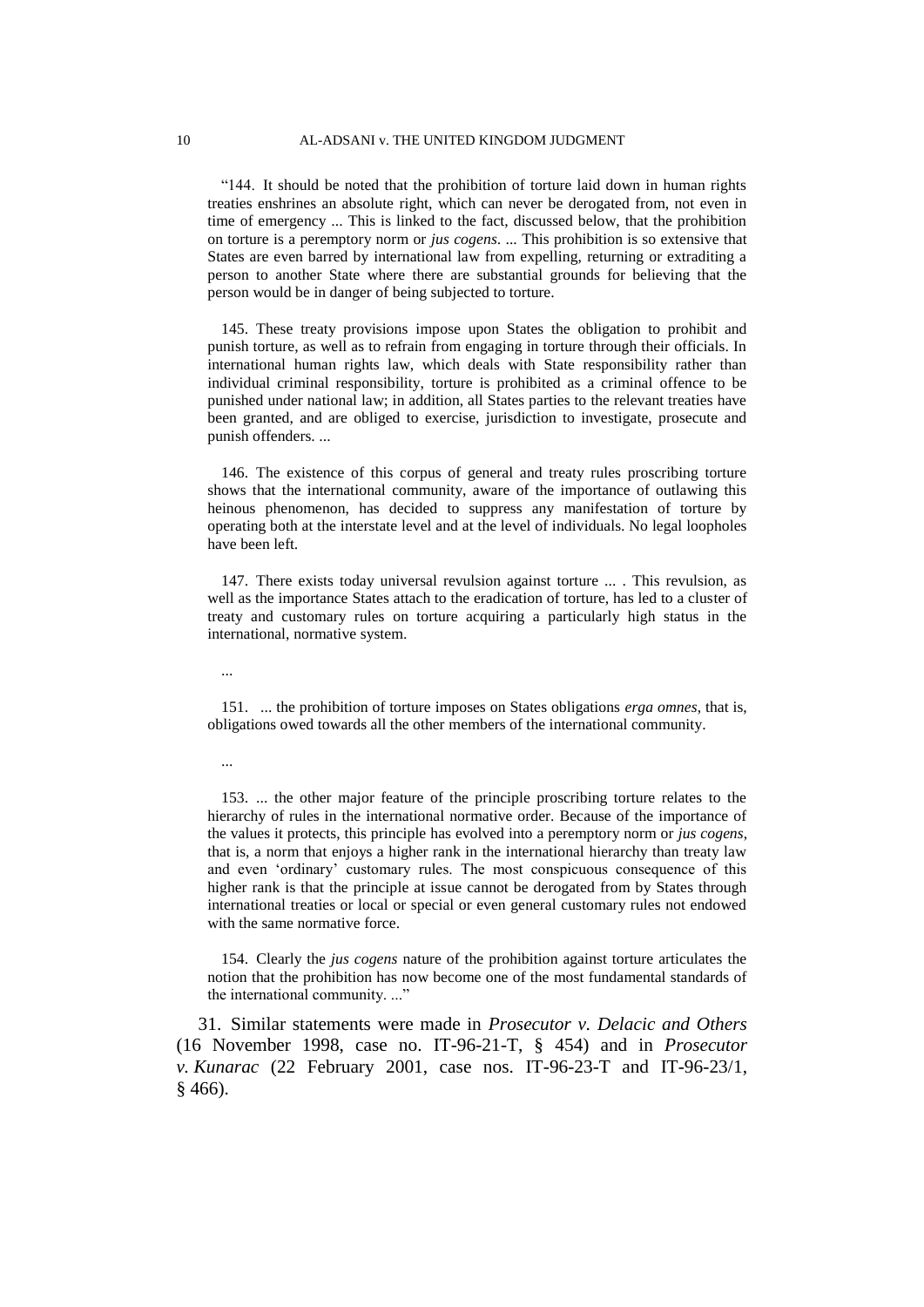#### **F. Criminal jurisdiction of the United Kingdom over acts of torture**

32. The United Kingdom ratified the UN Convention with effect from 8 December 1988.

33. Section 134 of the Criminal Justice Act 1988, which entered into force on 29 September 1988, made torture, wherever committed, a criminal offence under United Kingdom law triable in the United Kingdom.

34. In its *Regina v. Bow Street Metropolitan Stipendiary Magistrate and Others, ex parte Pinochet Ugarte (No. 3)*, judgment of 24 March 1999 [2000] Appeal Cases 147, the House of Lords held that the former President of Chile, Senator Pinochet, could be extradited to Spain in respect of charges which concerned conduct that was criminal in the United Kingdom at the time when it was allegedly committed. The majority of the Law Lords considered that extraterritorial torture did not become a crime in the United Kingdom until section 134 of the Criminal Justice Act 1988 came into effect. The majority considered that although under Part II of the State Immunity Act 1978 a former head of State enjoyed immunity from the criminal jurisdiction of the United Kingdom for acts done in his official capacity, torture was an international crime and prohibited by *jus cogens*  (peremptory norms of international law). The coming into force of the UN Convention (see paragraph 29 above) had created a universal criminal jurisdiction in all the Contracting States in respect of acts of torture by public officials, and the States Parties could not have intended that an immunity for ex-heads of State for official acts of torture would survive their ratification of the UN Convention. The House of Lords (and, in particular, Lord Millett, at p. 278) made clear that their findings as to immunity *ratione materiae* from criminal jurisdiction did not affect the immunity *ratione personae* of foreign sovereign States from civil jurisdiction in respect of acts of torture.

## THE LAW

## I. ALLEGED VIOLATION OF ARTICLE 3 OF THE CONVENTION

35. The applicant contended that the United Kingdom had failed to secure his right not to be tortured, contrary to Article 3 of the Convention read in conjunction with Articles 1 and 13.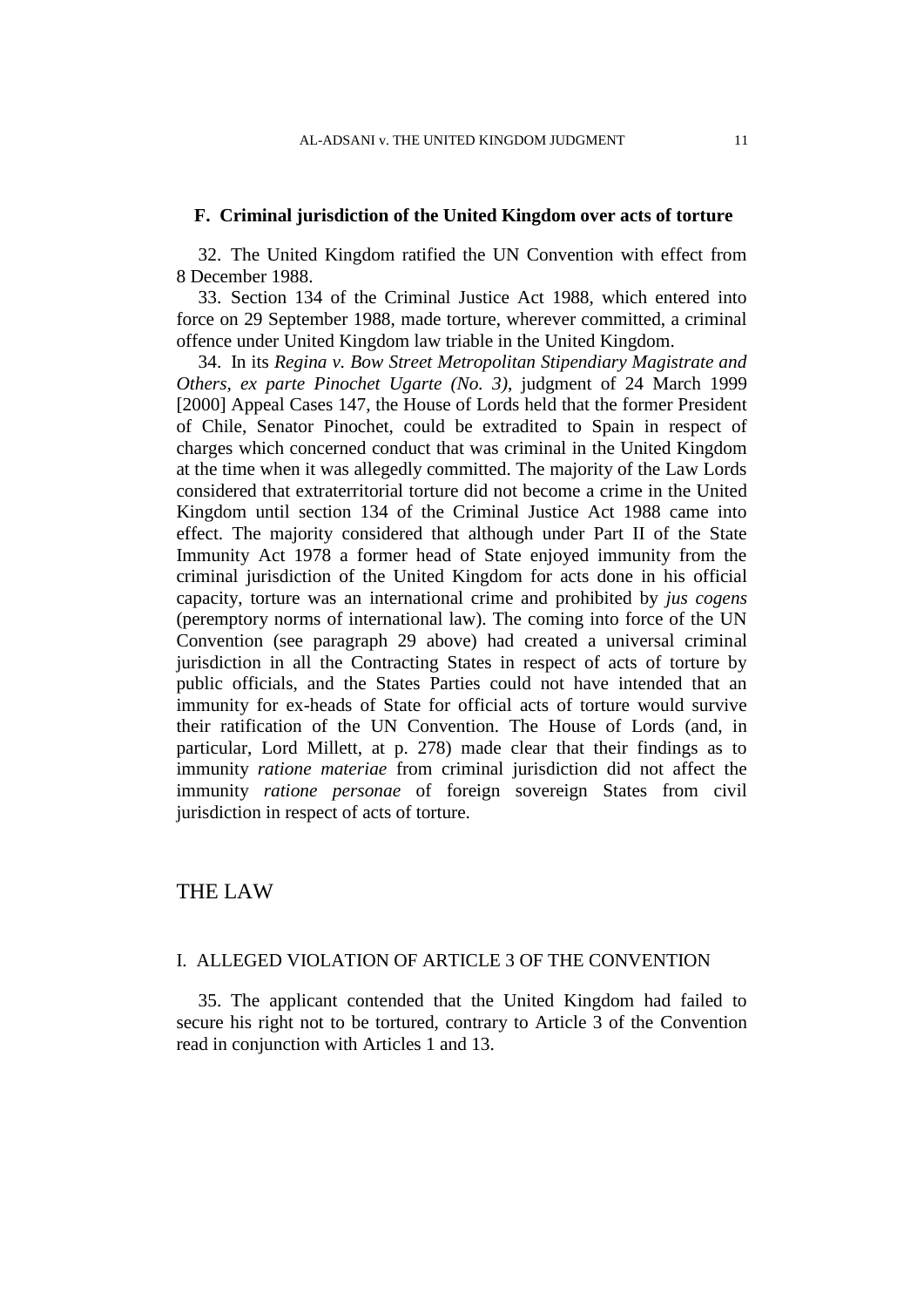#### Article 3 provides:

"No one shall be subjected to torture or to inhuman or degrading treatment or punishment."

#### Article 1 provides:

"The High Contracting Parties shall secure to everyone within their jurisdiction the rights and freedoms defined in Section I of [the] Convention."

#### Article 13 provides:

"Everyone whose rights and freedoms as set forth in [the] Convention are violated shall have an effective remedy before a national authority notwithstanding that the violation has been committed by persons acting in an official capacity."

He submitted that, correctly interpreted, the above provisions taken together required the United Kingdom to assist one of its citizens in obtaining an effective remedy for torture against another State. The grant of immunity from civil suit to the State of Kuwait had, however, frustrated this purpose.

36. The Government submitted that the complaint under Article 3 failed on three grounds. First, the torture was alleged to have taken place outside the United Kingdom"s jurisdiction. Secondly, any positive obligation deriving from Articles 1 and 3 could extend only to the prevention of torture, not to the provision of compensation. Thirdly, the grant of immunity to Kuwait was not in any way incompatible with the obligations under the Convention.

37. The Court reiterates that the engagement undertaken by a Contracting State under Article 1 of the Convention is confined to "securing" ("*reconnaître*" in the French text) the listed rights and freedoms to persons within its own "jurisdiction" (see *Soering v. the United Kingdom*, judgment of 7 July 1989, Series A no. 161, pp. 33-34, § 86).

38. It is true that, taken together, Articles 1 and 3 place a number of positive obligations on the High Contracting Parties, designed to prevent and provide redress for torture and other forms of ill-treatment. Thus, in *A. v. the United Kingdom* (judgment of 23 September 1998, *Reports of Judgments and Decisions* 1998-VI, p. 2699, § 22) the Court held that, by virtue of these two provisions, States are required to take certain measures to ensure that individuals within their jurisdiction are not subjected to torture or inhuman or degrading treatment or punishment. In *Aksoy v. Turkey* (judgment of 18 December 1996, *Reports* 1996-VI, p. 2287, § 98) it was established that Article 13 in conjunction with Article 3 impose an obligation on States to carry out a thorough and effective investigation of incidents of torture, and in *Assenov and Others v. Bulgaria* (judgment of 28 October 1998, *Reports* 1998-VIII, p. 3290, § 102), the Court held that where an individual raises an arguable claim that he has been seriously illtreated by the police or other such agents of the State unlawfully and in breach of Article 3, that provision, read in conjunction with the State"s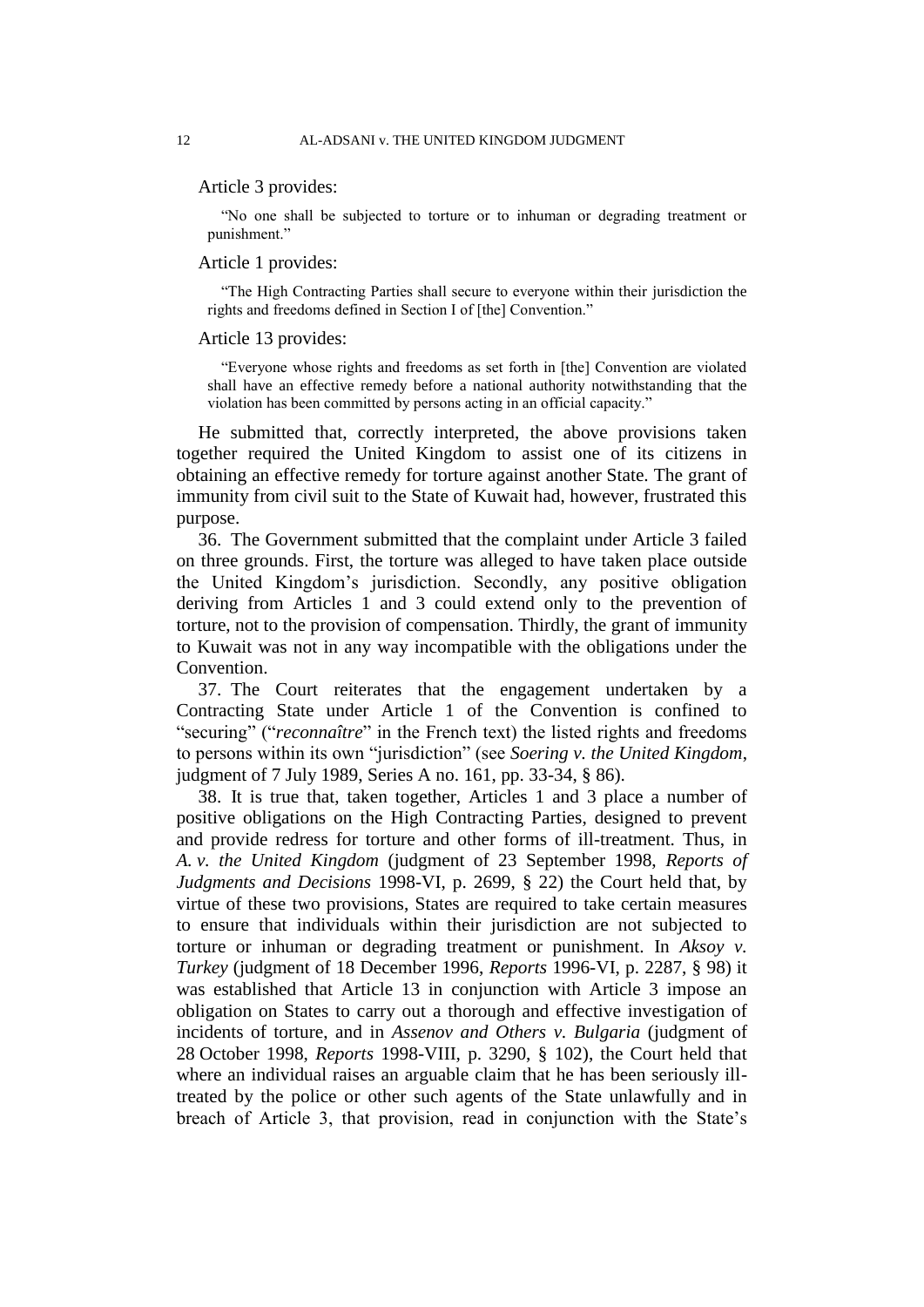general duty under Article 1 of the Convention to "secure to everyone within their jurisdiction the rights and freedoms defined in ... [the] Convention", requires by implication that there should be an effective official investigation. However, in each case the State"s obligation applies only in relation to ill-treatment allegedly committed within its jurisdiction.

39. In *Soering*, cited above, the Court recognised that Article 3 has some, limited, extraterritorial application, to the extent that the decision by a Contracting State to expel an individual might engage the responsibility of that State under the Convention, where substantial grounds had been shown for believing that the person concerned, if expelled, faced a real risk of being subjected to torture or to inhuman or degrading treatment or punishment in the receiving country. In the judgment it was emphasised, however, that in so far as any liability under the Convention might be incurred in such circumstances, it would be incurred by the expelling Contracting State by reason of its having taken action which had as a direct consequence the exposure of an individual to proscribed ill-treatment (op. cit., pp. 35-36, § 91).

40. The applicant does not contend that the alleged torture took place within the jurisdiction of the United Kingdom or that the United Kingdom authorities had any causal connection with its occurrence. In these circumstances, it cannot be said that the High Contracting Party was under a duty to provide a civil remedy to the applicant in respect of torture allegedly carried out by the Kuwaiti authorities.

41. It follows that there has been no violation of Article 3 of the Convention in the present case.

#### II. ALLEGED VIOLATION OF ARTICLE 6 § 1 OF THE CONVENTION

42. The applicant alleged that he was denied access to a court in the determination of his claim against the State of Kuwait and that this constituted a violation of Article 6 § 1 of the Convention, which provides in its first sentence:

"In the determination of his civil rights and obligations or of any criminal charge against him, everyone is entitled to a fair and public hearing within a reasonable time by an independent and impartial tribunal established by law."

43. The Government submitted that Article 6 § 1 did not apply to the proceedings, but that, even if it did, any interference with the right of access to a court was compatible with its provisions.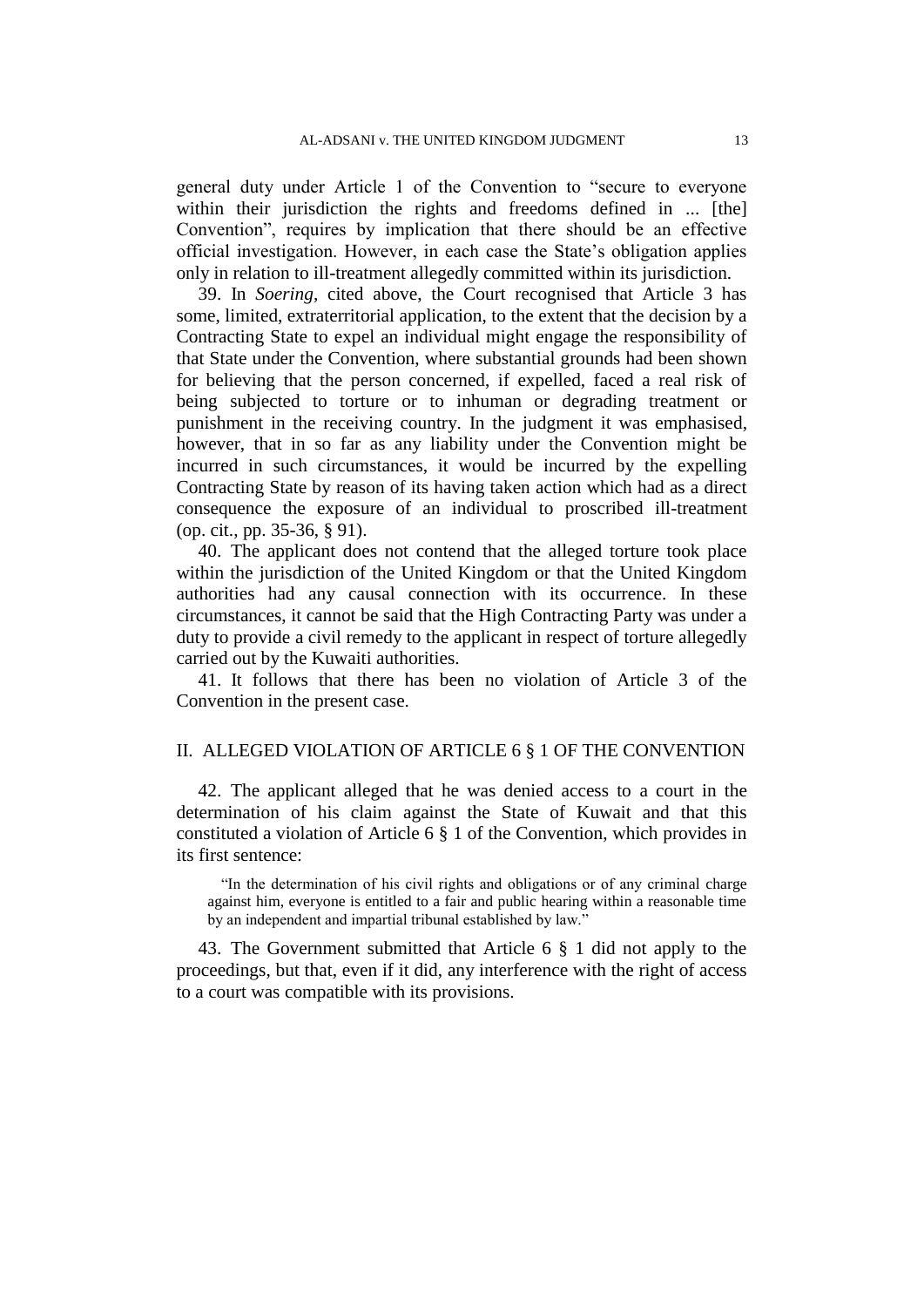### **A. Applicability of Article 6 § 1 of the Convention**

#### *1. Submissions of the parties*

44. The Government contended that Article 6 § 1 of the Convention had no applicability in the present case on a number of grounds. They pointed out that the applicant had not made any allegation in the domestic courts that the State of Kuwait was responsible for the events of 7 May 1991, when he was severely burned (see paragraph 12 above), and they submitted that it was not therefore open to him to complain before the European Court of a denial of access to a court in respect of those alleged events. In addition, they claimed that Article 6 could not extend to matters outside the State"s jurisdiction, and that as international law required an immunity in the present case, the facts fell outside the jurisdiction of the national courts and, consequently, Article 6. Unlike *Osmanv. the United Kingdom* (judgment of 28 October 1998, *Reports* 1998-VIII, pp. 3166-67, § 138), the present case concerned a clear, absolute and consistent exclusionary rule of English law. Applying the *Osman* test, the case fell outside the scope of Article 6.

45. The applicant accepted that he had not alleged in the first-instance *inter partes* hearing on 15 March 1995 (see paragraph 17 above) that the State of Kuwait was responsible for the events of 7 May 1991. He underlined, however, that he had made clear in the Court of Appeal that he would seek to amend his statement of claim to add those events if the claim for immunity failed and he believed that he would have been allowed to make the amendment in those circumstances. As to the jurisdictional point, he observed that torture is a civil wrong in English law and that the United Kingdom asserts jurisdiction over civil wrongs committed abroad in certain circumstances (see paragraph 20 above). The domestic courts accepted jurisdiction over his claims against the individual defendants. His claim against the State of Kuwait was not defeated because of its nature but because of the identity of the defendant. Thus, in the applicant's submission, Article 6 § 1 was applicable.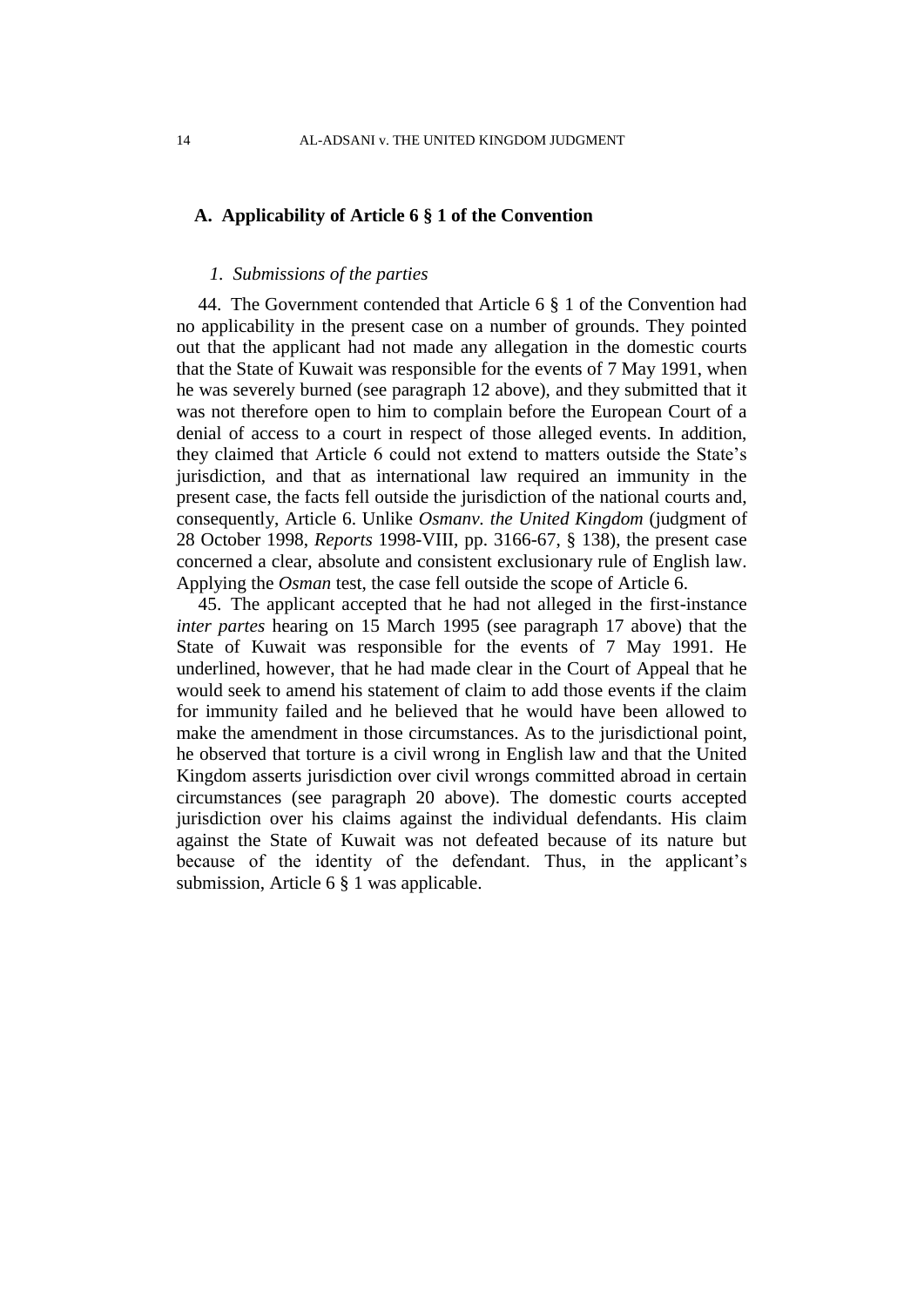#### *2. The Court's assessment*

46. The Court reiterates its constant case-law to the effect that Article 6 § 1 does not itself guarantee any particular content for "civil rights and obligations" in the substantive law of the Contracting States. It extends only to *contestations* (disputes) over "civil rights and obligations" which can be said, at least on arguable grounds, to be recognised under domestic law (see *Z and Others v. the United Kingdom* [GC], no. 29392/95, § 87, ECHR 2001-V, and the authorities cited therein).

47. Whether a person has an actionable domestic claim may depend not only on the substantive content, properly speaking, of the relevant civil right as defined under national law but also on the existence of procedural bars preventing or limiting the possibilities of bringing potential claims to court. In the latter kind of case Article 6 § 1 may be applicable. Certainly the Convention enforcement bodies may not create by way of interpretation of Article 6 § 1 a substantive civil right which has no legal basis in the State concerned. However, it would not be consistent with the rule of law in a democratic society or with the basic principle underlying Article 6  $\S$  1 – namely that civil claims must be capable of being submitted to a judge for adjudication – if, for example, a State could, without restraint or control by the Convention enforcement bodies, remove from the jurisdiction of the courts a whole range of civil claims or confer immunities from civil liability on large groups or categories of persons (see *Fayed v. the United Kingdom*, judgment of 21 September 1994, Series A no. 294-B, pp. 49-50, § 65).

48. The proceedings which the applicant intended to pursue were for damages for personal injury, a cause of action well known to English law. The Court does not accept the Government's submission that the applicant's claim had no legal basis in domestic law since any substantive right which might have existed was extinguished by operation of the doctrine of State immunity. It notes that an action against a State is not barred *in limine*: if the defendant State waives immunity, the action will proceed to a hearing and judgment. The grant of immunity is to be seen not as qualifying a substantive right but as a procedural bar on the national courts' power to determine the right.

49. The Court is accordingly satisfied that there existed a serious and genuine dispute over civil rights. It follows that Article 6 § 1 was applicable to the proceedings in question.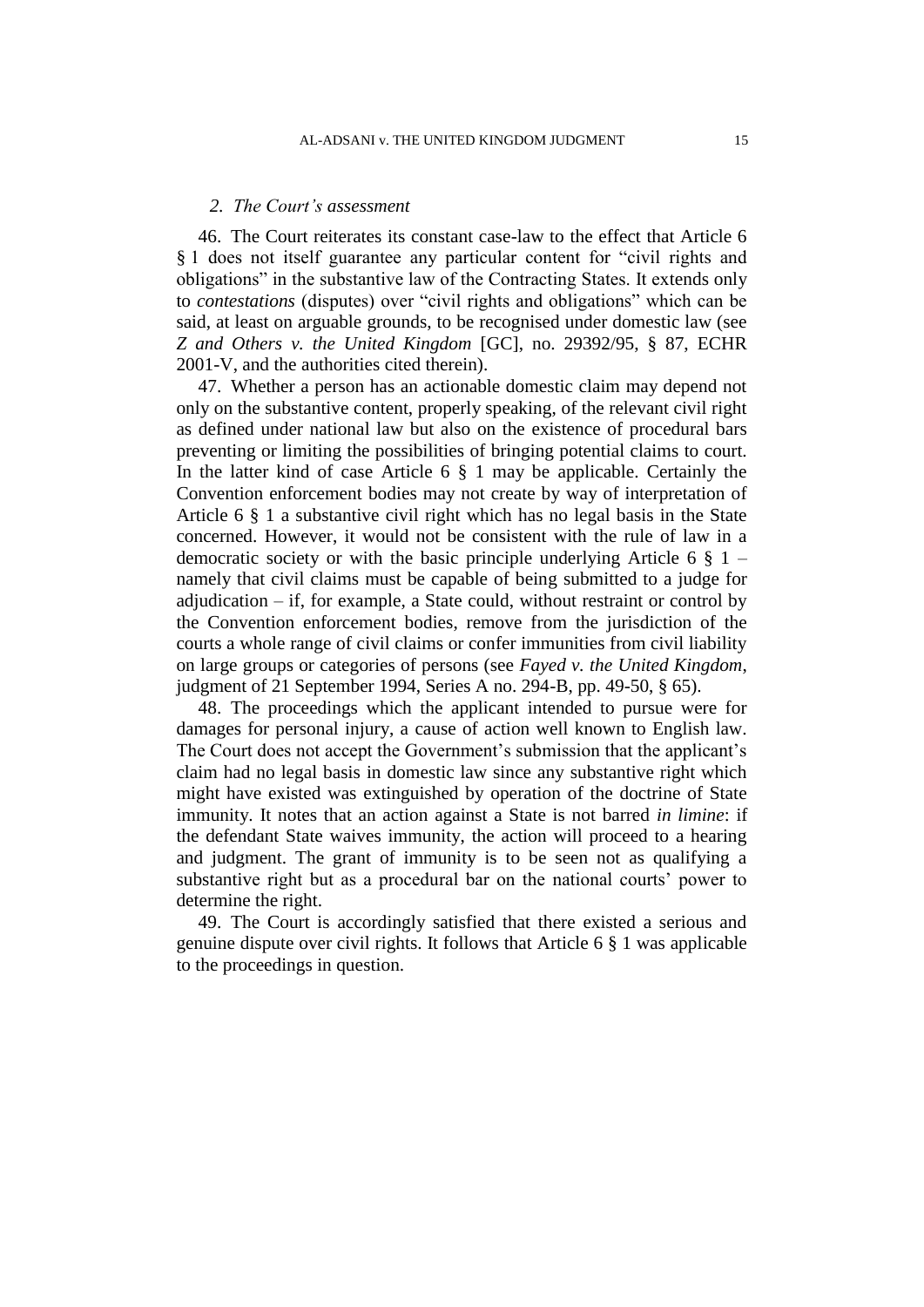### **B. Compliance with Article 6 § 1**

#### *1. Submissions of the parties*

50. The Government contended that the restriction imposed on the applicant"s right of access to a court pursued a legitimate aim and was proportionate. The 1978 Act reflected the provisions of the Basle Convention (see paragraph 22 above), which in turn gave expression to universally applicable principles of public international law and, as the Court of Appeal had found, there was no evidence of a change in customary international law in this respect. Article 6 § 1 of the Convention could not be interpreted so as to compel a Contracting State to deny immunity to and assert jurisdiction over a non-Contracting State. Such a conclusion would be contrary to international law and would impose irreconcilable obligations on the States that had ratified both the Convention and the Basle Convention.

There were other, traditional means of redress for wrongs of this kind available to the applicant, namely diplomatic representations or an inter-State claim.

51. The applicant submitted that the restriction on his right of access to a court did not serve a legitimate aim and was disproportionate. The House of Lords in *ex parte Pinochet (No. 3)* (see paragraph 34 above) had accepted that the prohibition of torture had acquired the status of a *jus cogens* norm in international law and that torture had become an international crime. In these circumstances there could be no rational basis for allowing sovereign immunity in a civil action when immunity would not be a defence in criminal proceedings arising from the same facts.

Other than civil proceedings against the State of Kuwait, he complained that there was no effective means of redress available to him. He had attempted to make use of diplomatic channels but the Government refused to assist him, and although he had obtained judgment by default against the Sheikh, the judgment could not be executed because the Sheikh had no ascertainable recoverable assets in the United Kingdom.

#### *2. The Court's assessment*

52. In *Golder v. the United Kingdom* (judgment of 21 February 1975, Series A no. 18, pp. 13-18, §§ 28-36) the Court held that the procedural guarantees laid down in Article 6 concerning fairness, publicity and promptness would be meaningless in the absence of any protection for the pre-condition for the enjoyment of those guarantees, namely, access to a court. It established this as an inherent aspect of the safeguards enshrined in Article 6, referring to the principles of the rule of law and the avoidance of arbitrary power which underlie much of the Convention. Thus, Article 6 § 1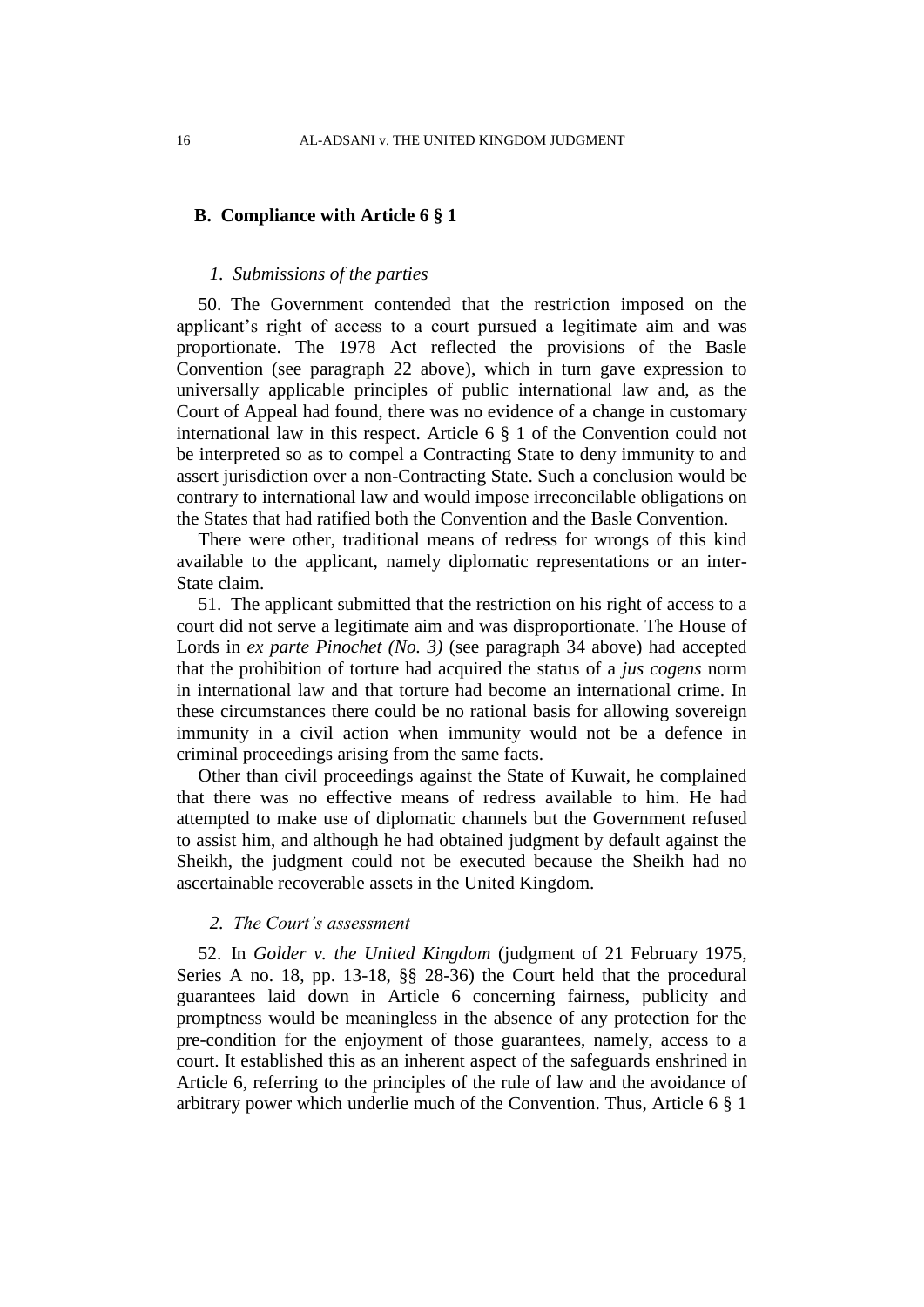secures to everyone the right to have any claim relating to his civil rights and obligations brought before a court.

53. The right of access to a court is not, however, absolute, but may be subject to limitations; these are permitted by implication since the right of access by its very nature calls for regulation by the State. In this respect, the Contracting States enjoy a certain margin of appreciation, although the final decision as to the observance of the Convention's requirements rests with the Court. It must be satisfied that the limitations applied do not restrict or reduce the access left to the individual in such a way or to such an extent that the very essence of the right is impaired. Furthermore, a limitation will not be compatible with Article 6 § 1 if it does not pursue a legitimate aim and if there is no reasonable relationship of proportionality between the means employed and the aim sought to be achieved (see *Waite and Kennedyv. Germany* [GC], no. 26083/94, § 59, ECHR 1999-I).

54. The Court must first examine whether the limitation pursued a legitimate aim. It notes in this connection that sovereign immunity is a concept of international law, developed out of the principle *par in parem non habet imperium*, by virtue of which one State shall not be subject to the jurisdiction of another State. The Court considers that the grant of sovereign immunity to a State in civil proceedings pursues the legitimate aim of complying with international law to promote comity and good relations between States through the respect of another State's sovereignty.

55. The Court must next assess whether the restriction was proportionate to the aim pursued. It reiterates that the Convention has to be interpreted in the light of the rules set out in the Vienna Convention on the Law of Treaties of 23 May 1969, and that Article 31 § 3 (c) of that treaty indicates that account is to be taken of "any relevant rules of international law applicable in the relations between the parties". The Convention, including Article 6, cannot be interpreted in a vacuum. The Court must be mindful of the Convention"s special character as a human rights treaty, and it must also take the relevant rules of international law into account (see, *mutatis mutandis*, *Loizidou v. Turkey* (merits), judgment of 18 December 1996, *Reports* 1996-VI, p. 2231, § 43). The Convention should so far as possible be interpreted in harmony with other rules of international law of which it forms part, including those relating to the grant of State immunity.

56. It follows that measures taken by a High Contracting Party which reflect generally recognised rules of public international law on State immunity cannot in principle be regarded as imposing a disproportionate restriction on the right of access to a court as embodied in Article 6 § 1. Just as the right of access to a court is an inherent part of the fair trial guarantee in that Article, so some restrictions on access must likewise be regarded as inherent, an example being those limitations generally accepted by the community of nations as part of the doctrine of State immunity.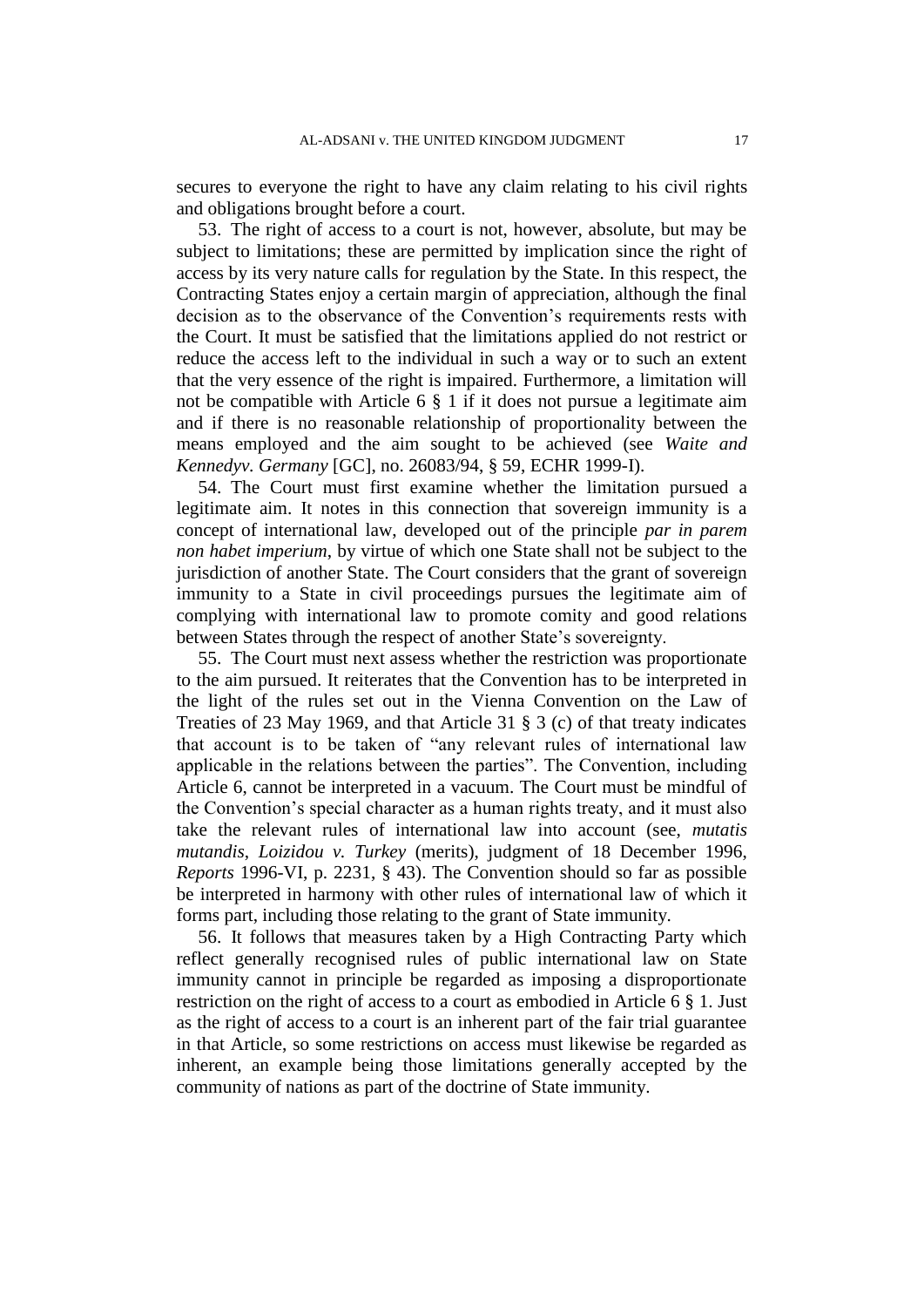57. The Court notes that the 1978 Act, applied by the English courts so as to afford immunity to Kuwait, complies with the relevant provisions of the 1972 Basle Convention, which, while placing a number of limitations on the scope of State immunity as it was traditionally understood, preserves it in respect of civil proceedings for damages for personal injury unless the injury was caused in the territory of the forum State (see paragraph 22 above). Except insofar as it affects claims for damages for torture, the applicant does not deny that the above provision reflects a generally accepted rule of international law. He asserts, however, that his claim related to torture, and contends that the prohibition of torture has acquired the status of a *jus cogens* norm in international law, taking precedence over treaty law and other rules of international law.

58. Following the decision to uphold Kuwait"s claim to immunity, the domestic courts were never required to examine evidence relating to the applicant"s allegations, which have, therefore, never been proved. However, for the purposes of the present judgment, the Court accepts that the illtreatment alleged by the applicant against Kuwait in his pleadings in the domestic courts, namely, repeated beatings by prison guards over a period of several days with the aim of extracting a confession (see paragraph 11 above), can properly be categorised as torture within the meaning of Article 3 of the Convention (see *Selmouni v. France* [GC], no. 25803/94, ECHR 1999-V, and *Aksoy*, cited above).

59. Within the Convention system it has long been recognised that the right under Article 3 not to be subjected to torture or to inhuman or degrading treatment or punishment enshrines one of the fundamental values of democratic society. It is an absolute right, permitting of no exception in any circumstances (see, for example, *Aksoy*, cited above, p. 2278, § 62, and the cases cited therein). Of all the categories of ill-treatment prohibited by Article 3, "torture" has a special stigma, attaching only to deliberate inhuman treatment causing very serious and cruel suffering (ibid., pp. 2278- 79, § 63, and see also the cases referred to in paragraphs 38-39 above).

60. Other areas of public international law bear witness to a growing recognition of the overriding importance of the prohibition of torture. Thus, torture is forbidden by Article 5 of the Universal Declaration of Human Rights and Article 7 of the International Covenant on Civil and Political Rights. The United Nations Convention against Torture and Other Cruel, Inhuman and Degrading Treatment or Punishment requires, by Article 2, that each State Party should take effective legislative, administrative, judicial or other measures to prevent torture in any territory under its jurisdiction, and, by Article 4, that all acts of torture should be made offences under the State Party"s criminal law (see paragraphs 25-29 above). In addition, there have been a number of judicial statements to the effect that the prohibition of torture has attained the status of a peremptory norm or *jus cogens.* For example, in its judgment of 10 December 1998 in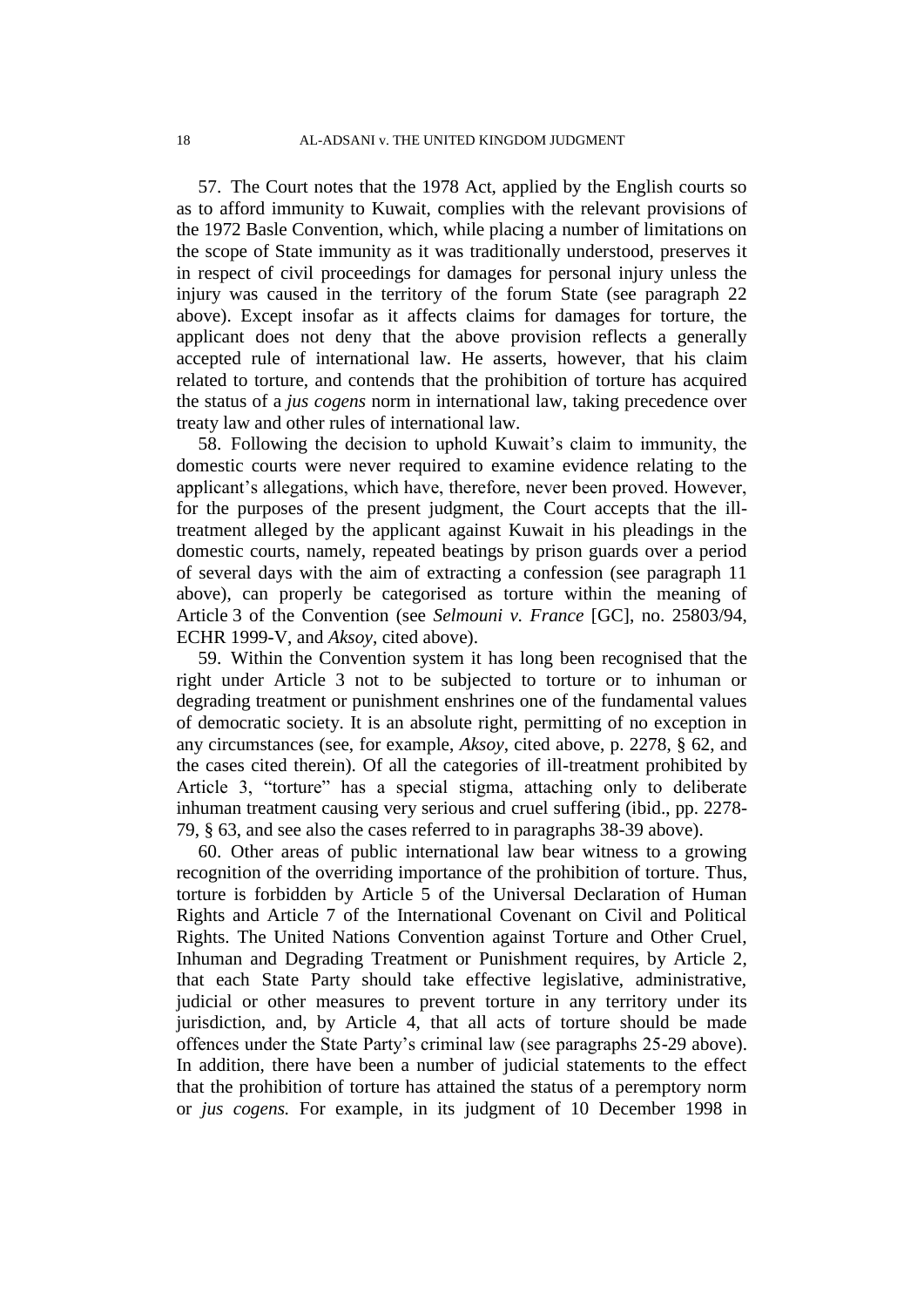*Furundzija* (see paragraph 30 above), the International Criminal Tribunal for the Former Yugoslavia referred, *inter alia*,to the foregoing body of treaty rules and held that "[b]ecause of the importance of the values it protects, this principle [proscribing torture] has evolved into a peremptory norm or *jus cogens*, that is, a norm that enjoys a higher rank in the international hierarchy than treaty law and even "ordinary" customary rules". Similar statements have been made in other cases before that tribunal and in national courts, including the House of Lords in the case of *ex parte Pinochet (No. 3)* (see paragraph 34 above).

61. While the Court accepts, on the basis of these authorities, that the prohibition of torture has achieved the status of a peremptory norm in international law, it observes that the present case concerns not, as in *Furundzija* and *Pinochet*, the criminal liability of an individual for alleged acts of torture, but the immunity of a State in a civil suit for damages in respect of acts of torture within the territory of that State. Notwithstanding the special character of the prohibition of torture in international law, the Court is unable to discern in the international instruments, judicial authorities or other materials before it any firm basis for concluding that, as a matter of international law, a State no longer enjoys immunity from civil suit in the courts of another State where acts of torture are alleged. In particular, the Court observes that none of the primary international instruments referred to (Article 5 of the Universal Declaration of Human Rights, Article 7 of the International Covenant on Civil and Political Rights and Articles 2 and 4 of the UN Convention) relates to civil proceedings or to State immunity.

62. It is true that in its Report on Jurisdictional Immunities of States and their Property (see paragraphs 23-24 above) the working group of the International Law Commission noted, as a recent development in State practice and legislation on the subject of immunities of States, the argument increasingly put forward that immunity should be denied in the case of death or personal injury resulting from acts of a State in violation of human rights norms having the character of *jus cogens*, particularly the prohibition on torture. However, as the working group itself acknowledged, while national courts had in some cases shown some sympathy for the argument that States were not entitled to plead immunity where there had been a violation of human rights norms with the character of *jus cogens*, in most cases (including those cited by the applicant in the domestic proceedings and before the Court) the plea of sovereign immunity had succeeded.

63. The ILC working group went on to note developments, since those decisions, in support of the argument that a State may not plead immunity in respect of human rights violations: first, the exception to immunity adopted by the United States in the amendment to the Foreign Sovereign Immunities Act (FSIA) which had been applied by the United States courts in two cases; secondly, the *ex parte Pinochet (No. 3)* judgment in which the House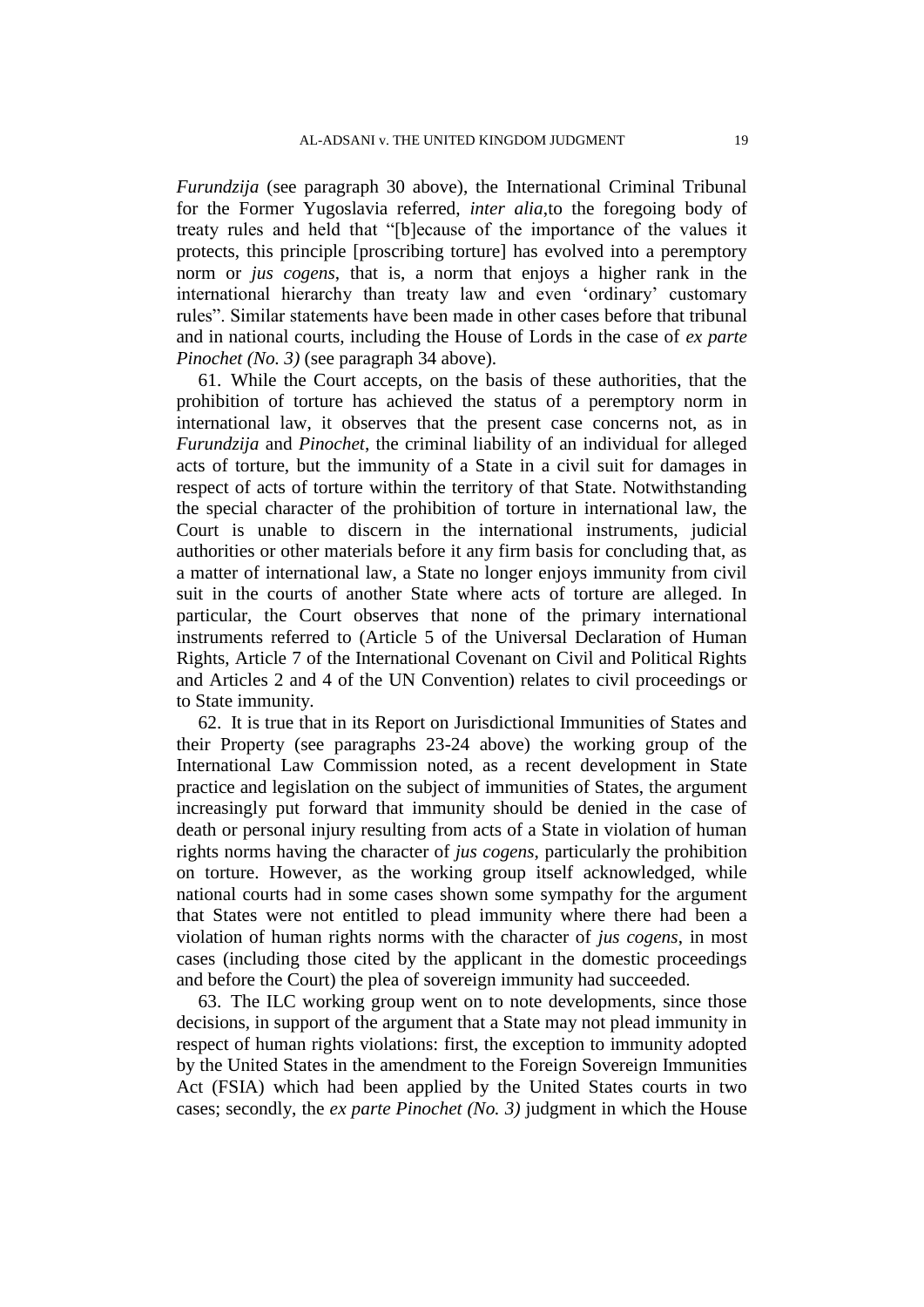of Lords "emphasised the limits of immunity in respect of gross human rights violations by State officials". The Court does not, however, find that either of these developments provides it with a firm basis on which to conclude that the immunity of States *ratione personae* is no longer enjoyed in respect of civil liability for claims of acts of torture, let alone that it was not enjoyed in 1996 at the time of the Court of Appeal"s judgment in the present case.

64. As to the amendment to the FSIA, the very fact that the amendment was needed would seem to confirm that the general rule of international law remained that immunity attached even in respect of claims of acts of official torture. Moreover, the amendment is circumscribed in its scope: the offending State must be designated as a State sponsor of acts of terrorism, and the claimant must be a national of the United States. The effect of the FSIA is further limited in that after judgment has been obtained, the property of a foreign State is immune from attachment or execution unless one of the statutory exceptions applies (see paragraph 24 above).

65. As to the *ex parte Pinochet (No. 3)* judgment (see paragraph 34 above), the Court notes that the majority of the House of Lords held that, after the UN Convention and even before, the international prohibition against official torture had the character of *jus cogens* or a peremptory norm and that no immunity was enjoyed by a torturer from one Torture Convention State from the criminal jurisdiction of another. But, as the working group of the ILC itself acknowledged, that case concerned the immunity *ratione materiae* from criminal jurisdiction of a former head of State, who was at the material time physically within the United Kingdom. As the judgments in the case made clear, the conclusion of the House of Lords did not in any way affect the immunity *ratione personae* of foreign sovereign States from the civil jurisdiction in respect of such acts (see in particular, the judgment of Lord Millett, mentioned in paragraph 34 above). In so holding, the House of Lords cited with approval the judgments of the Court of Appeal in *Al-Adsani* itself.

66. The Court, while noting the growing recognition of the overriding importance of the prohibition of torture, does not accordingly find it established that there is yet acceptance in international law of the proposition that States are not entitled to immunity in respect of civil claims for damages for alleged torture committed outside the forum State. The 1978 Act, which grants immunity to States in respect of personal injury claims unless the damage was caused within the United Kingdom, is not inconsistent with those limitations generally accepted by the community of nations as part of the doctrine of State immunity.

67. In these circumstances, the application by the English courts of the provisions of the 1978 Act to uphold Kuwait's claim to immunity cannot be said to have amounted to an unjustified restriction on the applicant's access to a court.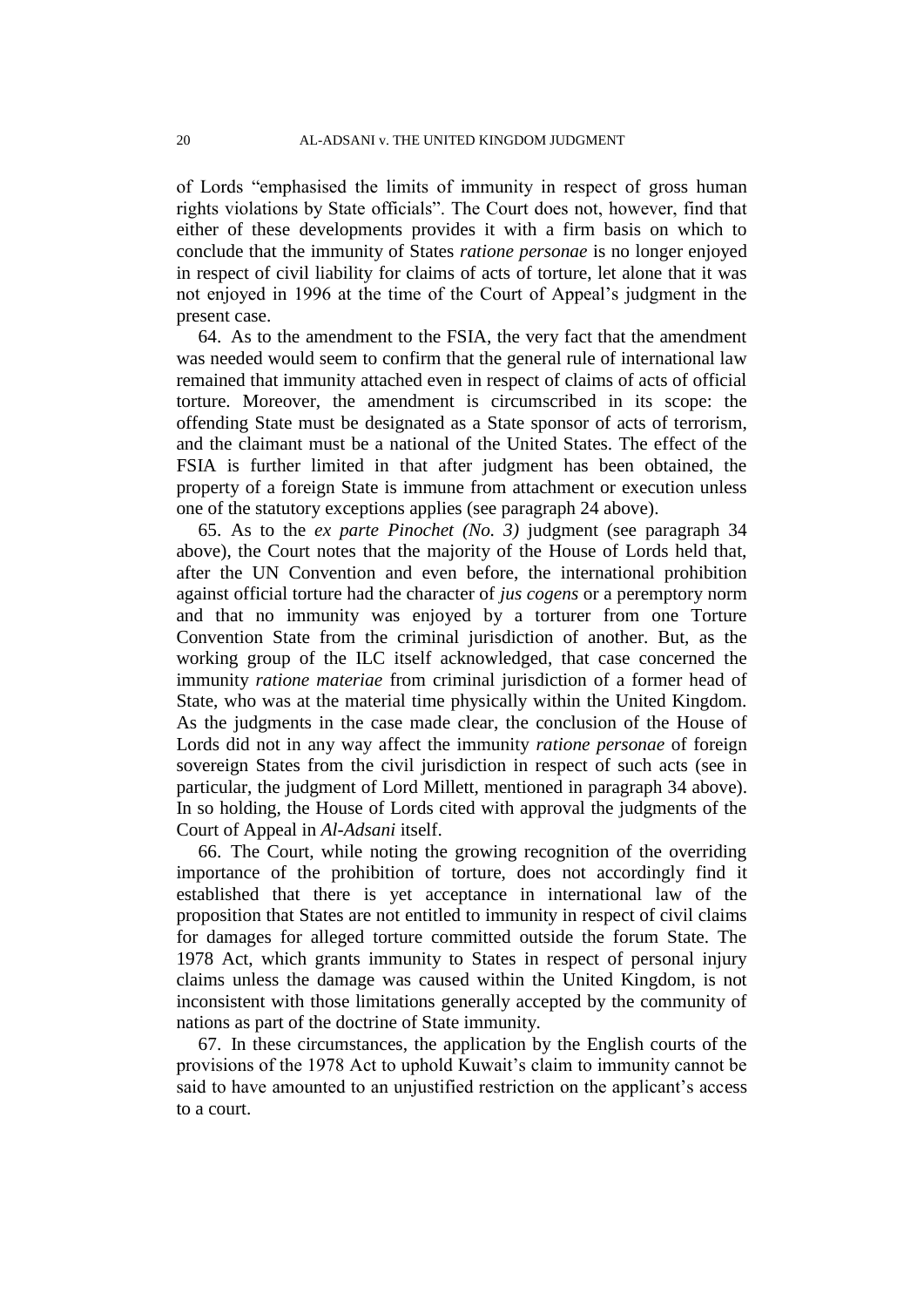It follows that there has been no violation of Article 6 § 1 of the Convention in this case.

## FOR THESE REASONS, THE COURT

- 1. *Holds* unanimously that there has been no violation of Article 3 of the Convention;
- 2. *Holds* by nine votes to eight that there has been no violation of Article 6 § 1 of the Convention.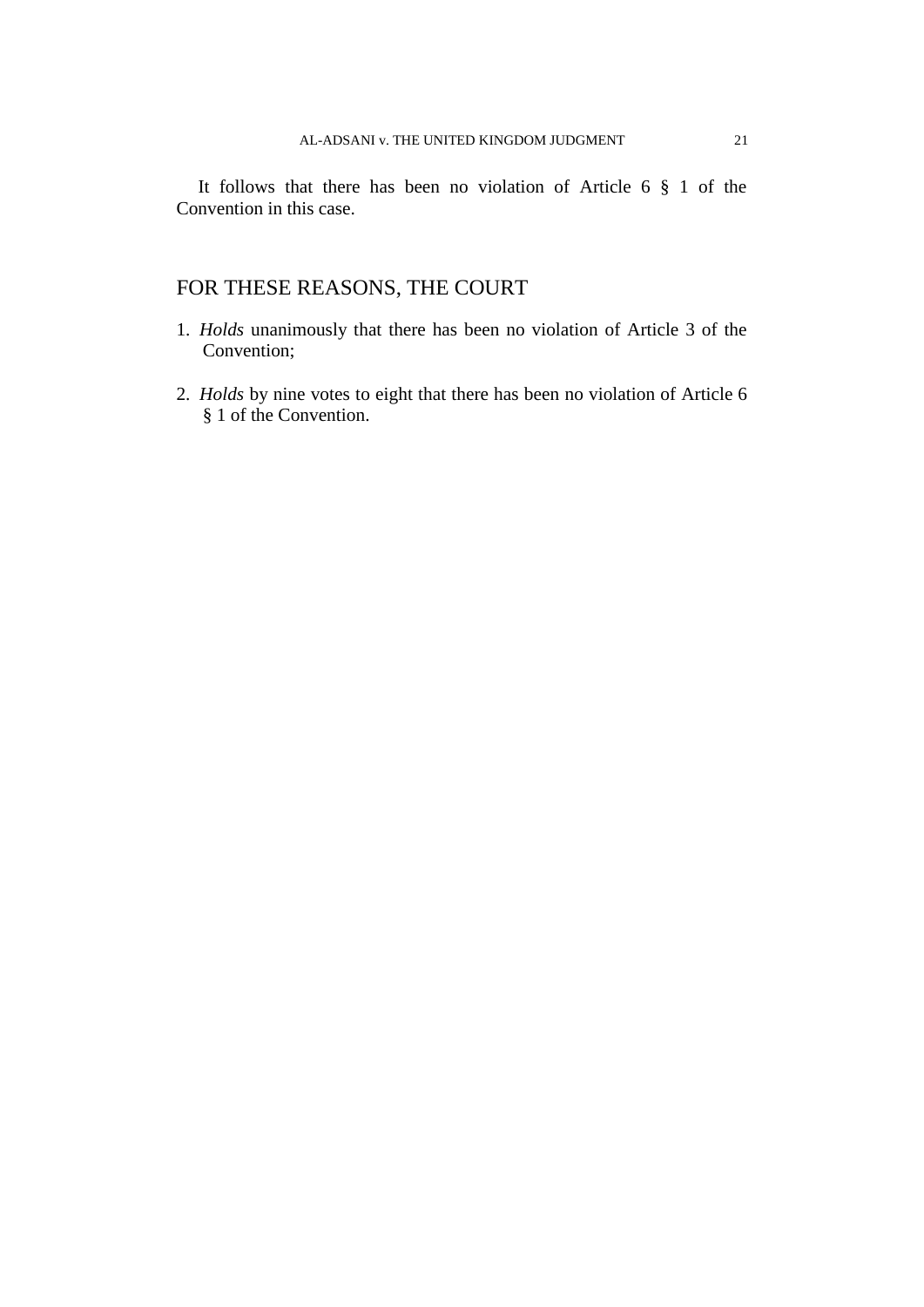Done in English and in French, and delivered at a public hearing in the Human Rights Building, Strasbourg, on 21 November 2001.

> Luzius WILDHABER President

### Paul MAHONEY Registrar

In accordance with Article 45 § 2 of the Convention and Rule 74 § 2 of the Rules of Court, the following separate opinions are annexed to this judgment:

(a) concurring opinion of Mr Zupanĉiĉ;

(b) concurring opinion of Mr Pellonpää joined by Sir Nicolas Bratza;

(c) joint dissenting opinion of Mr Rozakis and Mr Caflisch joined by Mr Wildhaber, Mr Costa, Mr Cabral Barreto and Mrs Vajić;

(d) dissenting opinion of Mr Ferrari Bravo;

(e) dissenting opinion of Mr Loucaides.

L.W. P.J.M.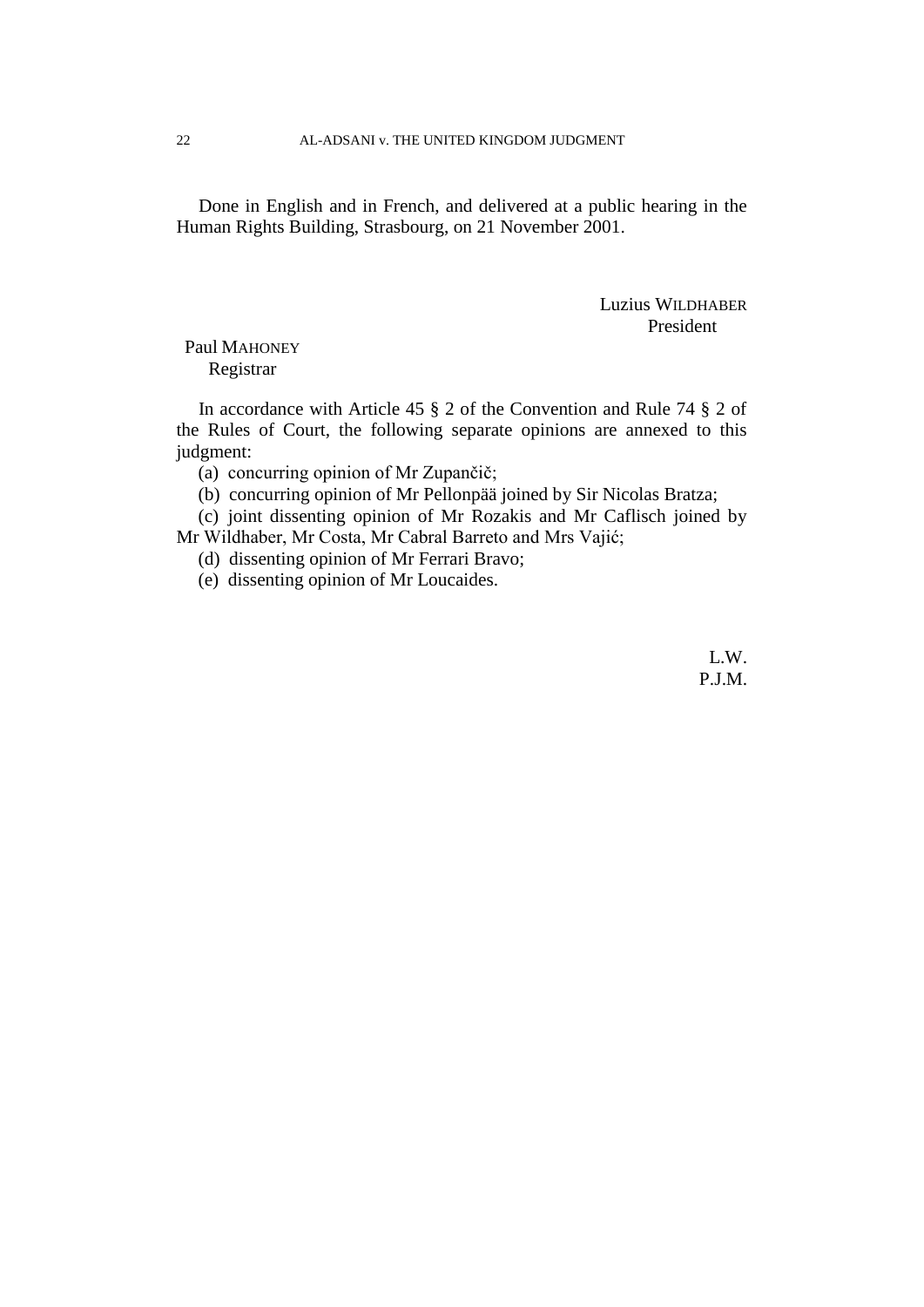## CONCURRING OPINION OF JUDGE ZUPANĈIĈ

I concur with the majority"s opinion in this case.

Here, I simply offer another example illustrating the appropriateness of the majority"s decision, namely a pertinent comparison deriving from a positive and recent source of public international law.

Article 9 of the United Nations Convention against Torture [Kuwait is a signatory to CAT ("With reservations [only] as to Article 20 and the provision of paragraph 1 from Article 30 of the Convention") as of 8 March 1996, as is the United Kingdom, as of 15 March 1985; it ratified CAT on 8 December 1998. For other details see, for example, http://www.un.org/Depts/Treaty] ("CAT") provides as follows:

States Parties shall afford one another *the greatest measure of assistance in connection with criminal proceedings* brought in respect of any of the offences referred to in Article 4 [Article 4 of CAT: "Each State Party shall ensure that all acts of torture are offences under its criminal law. The same shall apply to an attempt to commit torture and to an act by any person which constitutes complicity or participation in torture. Each State Party shall make these offences punishable by appropriate penalties which take into account their grave nature."], including the supply of all evidence at their disposal necessary for the proceedings.

States Parties shall carry out their obligations under paragraph 1 of this article in conformity with any treaties on mutual judicial assistance that may exist between them." [Emphasis added]

There is a striking difference in CAT between the strict and compulsory provisions concerning the enforcement of criminal law"s (substantive and procedural) proscription of torture as a criminal offence and the above rather muted provision of paragraph 1 of Article 9.

Another remarkable clause of CAT is Article 5 which provides:

"1. Each State Party shall take such measures as may be necessary to establish its [criminal] jurisdiction over the offences referred to in Article 4 in the following cases:

(a) When the offences are committed in any territory under its jurisdiction or on board a ship or aircraft registered in that State;

(b) When the alleged offender is a national of that State;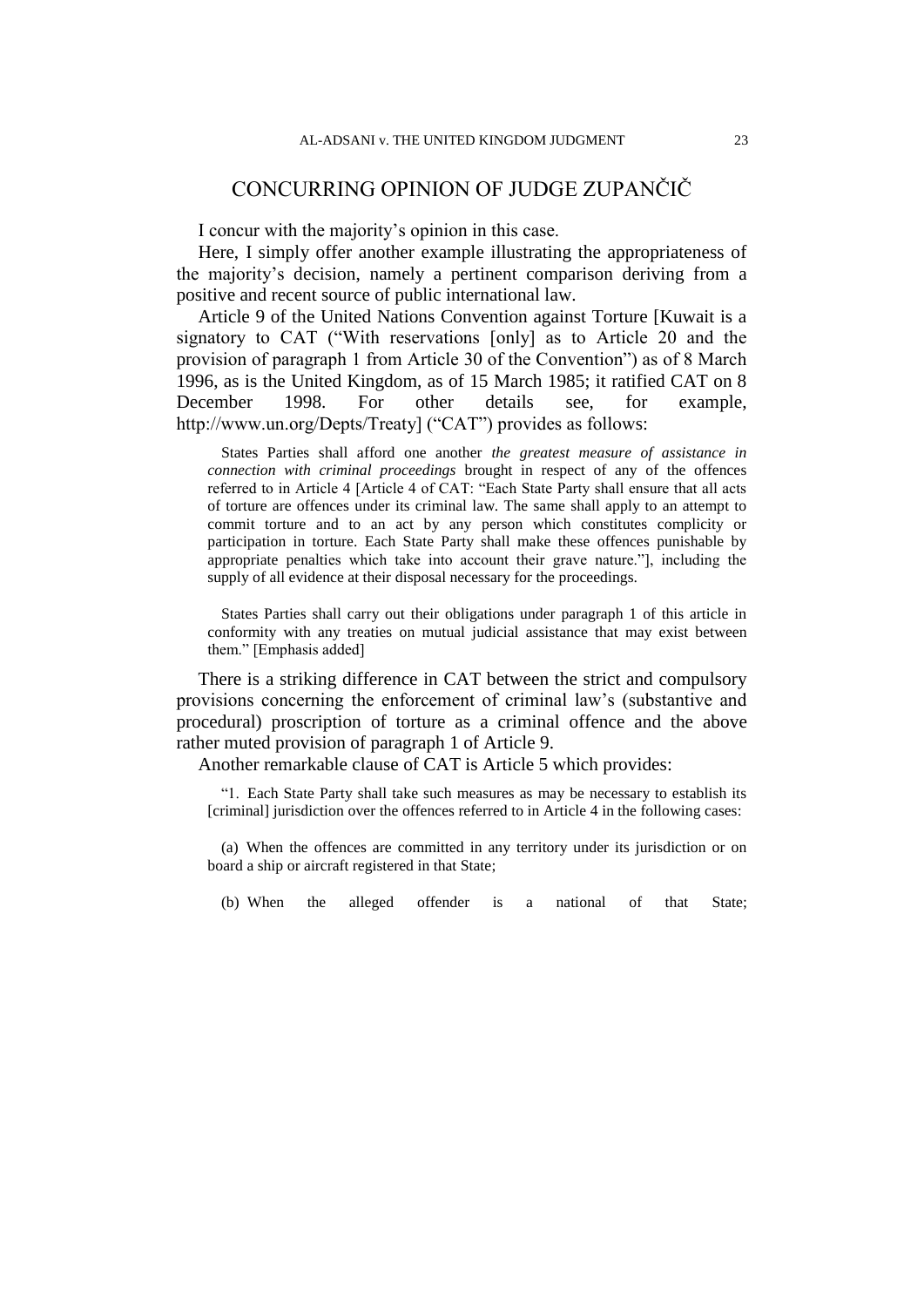#### 24 AL-ADSANI v. THE UNITED KINGDOM JUDGMENT – CONCURRING OPINION OF JUDGE ZUPANĈIĈ

(c)When the victim is a national of that State*if that State considers it appropriate.* [This is the criminal aspect of the situation in the present case. Clearly, CAT does not require the State Party (here the United Kingdom) to establish even criminal jurisdiction in such a case. It leaves it to its discretion. The compelling reasons for discretionary exclusion of criminal jurisdiction apply *a fortiori* to the issue of civil jurisdiction. Hence, the cited provision of Article 9, § 1, *supra*][Emphasis added]

2. Each State Party shall likewise take such measures as may be necessary to establish its [criminal] jurisdiction over such offences in cases where the alleged offender is present in any territory under its jurisdiction and it does not extradite him pursuant to Article 8 to any of the States mentioned in paragraph 1 of this article.

3. This Convention does not exclude any criminal jurisdiction exercised in accordance with internal law.'

Evidently, the rationale for the apparent lack of severity of CAT concerning jurisdiction, criminal and civil, does not derive from the lofty principles that had most certainly guided the drafters of CAT, otherwise a superb legal instrument. On the contrary, this jurisdictional lack of severity – concerning the auxiliary extension of civil jurisdiction over acts of torture – runs contrary to the fundamental objectives of the Convention against Torture.

We may rest confident that the drafters of CAT did their utmost legally to eradicate the disgrace of torture, that is, to make it prosecutable and litigable ubiquitously and to the greatest possible extent. However, the drafters of CAT also felt constrained, not by theories of sovereign immunity etc., but by practical considerations*.* I feel constrained by exactly the same realistic considerations.

*Ex factis jus oritur.*

The rationale elucidated by Judge Pellonpää in his separate opinion, with which I wholly concur, illustrates how true this is, especially about international law.

Given the hindering effect of these "facts" which, incidentally, call for the continued significance of the long-established branch of law described as "private international law" or "conflict of laws" – nothing further needs to be said about the above-mentioned realistic considerations.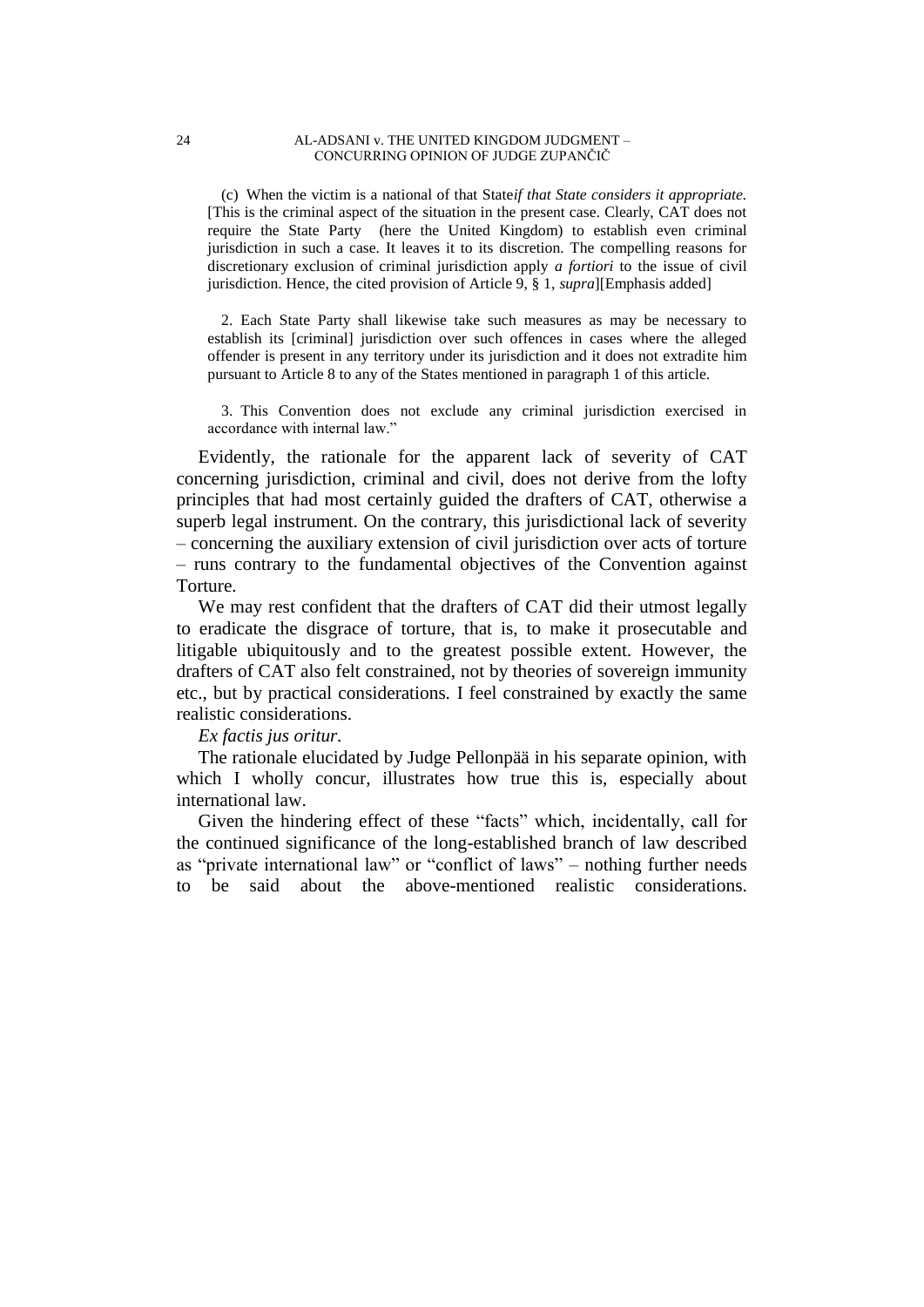## CONCURRING OPINION OF JUDGE PELLONPÄÄ JOINED BY JUDGE Sir Nicolas BRATZA

I fully agree with the majority"s reasoning, as well as with the "realistic considerations" put forward by Judge Zupanĉiĉ in his concurring opinion. I would like to add the following further considerations.

There is much wisdom in the speech of Lord Justice Stuart-Smith who, on behalf of the Court of Appeal, called for a "moment"s reflection" to consider the practical consequences which would have followed from the acceptance of the applicant"s argument. Lord Justice Stuart-Smith continued (paragraph 18 of the judgment):

"... The courts in the United Kingdom are open to all who seek their help, whether they are British citizens or not. A vast number of people come to this country each year seeking refuge and asylum, and many of these allege that they have been tortured in the country whence they came. Some of these claims are no doubt justified, others are more doubtful. Those who are presently charged with the responsibility for deciding whether applicants are genuine refugees have a difficult enough task, but at least they know much of the background and surrounding circumstances against which the claim is made. The court would be in no such position. The foreign States would be unlikely to submit to the jurisdiction of the United Kingdom court, and in its absence the court would have no means of testing the claim or making a just determination..."

Similar consequences could have ensued in other jurisdictions. The somewhat paradoxical result, had the minority's view prevailed, could have been that precisely those States which so far have been most liberal in accepting refugees and asylum-seekers, would have had imposed upon them the additional burden of guaranteeing access to a court for the determination of perhaps hundreds of refugees" civil claims for compensation for alleged torture. Even if the finding of a violation of Article 6 in this case had not had a "chilling effect" on the readiness of the Contracting States to accept refugees – a consequence which I would not totally exclude – the question of the effectiveness of the access in the circumstances outlined by Lord Justice Stuart-Smith would inevitably have arisen.

It is established case-law that mere access to a court without the possibility of having judgments executed is not sufficient under Article 6. In *Hornsby v. Greece* (judgment of 19 March 1997, *Reports of Judgments and Decisions* 1997-II) the Court stated that "the right to institute proceedings before courts in civil matters" is only one aspect of the "right to a court" (pp. 510-11,  $\S$  40). That right would, however,

"... be illusory if a Contracting State's domestic legal system allowed a final, binding judicial decision to remain inoperative to the detriment of one party. It would be inconceivable that Article 6 § 1 should describe in detail procedural guarantees afforded to litigants – proceedings that are fair, public and expeditious – without protecting the implementation of judicial decisions; to construe Article 6 as being concerned exclusively with access to a court and the conduct of proceedings would be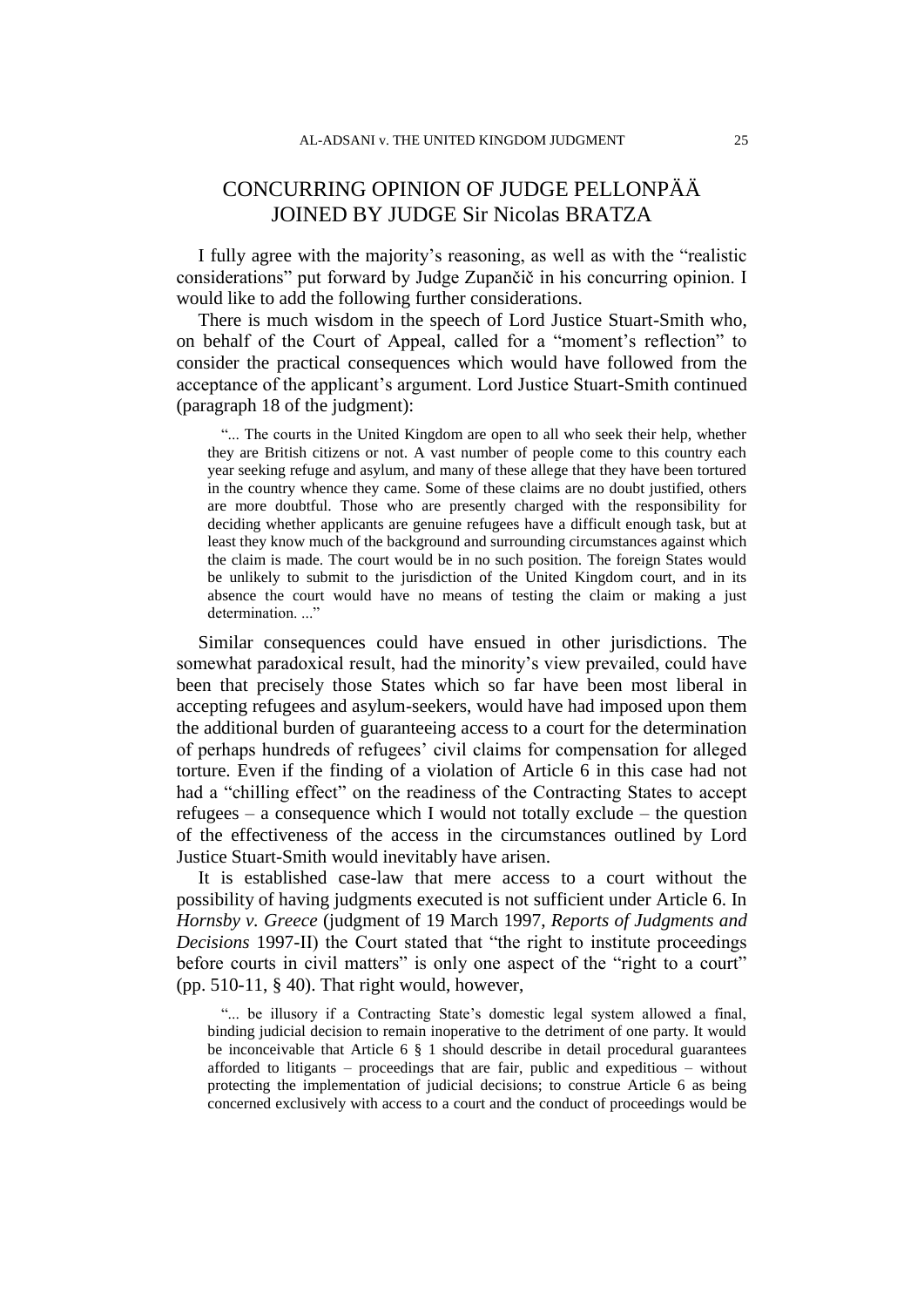#### 26 AL-ADSANI v. THE UNITED KINGDOM JUDGMENT – CONCURRING OPINION OF JUDGE PELLOPÄÄ JOINED BY Sir Nicolas JUDGE BRATZA

likely to lead to situations incompatible with the principle of the rule of law which the Contracting States undertook to respect when they ratified the Convention ... Execution of a judgment given by any court must therefore be regarded as an integral part of the "trial" for the purposes of Article 6 ..." (ibid.).

The acceptance of the applicant's argument concerning access to a court would thus have required a possibility of having judgments – probably often default judgments – delivered in torture cases executed against respondent States. This in turn would raise the question whether the traditionally strong immunity of public property from execution would also have had to be regarded as incompatible with Article 6. It would seem that this indeed would have been the inevitable consequence of the acceptance of the minority's line. If immunity from jurisdiction were to be regarded as incompatible with Article 6 because of the *jus cogens* nature of the prohibition of torture, which prevails over all other international obligations not having that same hierarchical status, it presumably would also have to prevail over rules concerning immunity from execution. Consequently, the Contracting States would have had to allow attachment and execution against public property of respondent States if the effectiveness of access to a court could not otherwise be guaranteed.

The acceptance of the applicant's argument indeed would have opened the door to much more far-reaching consequences than did the amendment to the United States Foreign Sovereign Immunities Act, which made it possible for United States nationals to raise damage claims based, *inter alia*, on torture against specifically designated States (see paragraph 24 of the judgment). As appears from the plaintiff"s futile efforts of execution in *Flatow v. the Islamic Republic of Iran* [*Flatow v. Islamic Republic of Iran* (999 F. Supp. 1 (D.D.C. 1998)); *Flatow v. the Islamic Republic of Iran and Others* (76 F. Supp. 2d 16, 18 (D.D.C. 1999)). See also 93 *American Journal of International Law* (AJIL)181 (1999)], this narrowly limited statutory amendment did not affect the immunity of a foreign State's public property from attachment and execution, causing the District Court Judge Royce C. Lamberth to characterise the plaintiff"s original judgment against Iran as an epitome of the phrase "Pyrrhic victory" [76 F. Supp. 2d, Memorandum Opinion, p. 27].

*Flatow* led to a further amendment of the Foreign Sovereign Immunities Act with the purpose of allowing United States victims of terrorism to attach and execute judgments against a foreign State"s diplomatic or consular properties. The amendment, however, included a provision allowing the United States President to suspend its application [The amendment is contained in paragraph 117 of the Treasury and General Government Appropriations Act of 1999, as contained in the Omnibus Consolidated and Emergency Supplemental Appropriations Act of 1999, Pub. L. No. 105-277, 112 Stat. 2681 (1998). See 93 AJIL at p. 185]. On 21 October 1998 President Clinton exercised this power, reasoning as follows: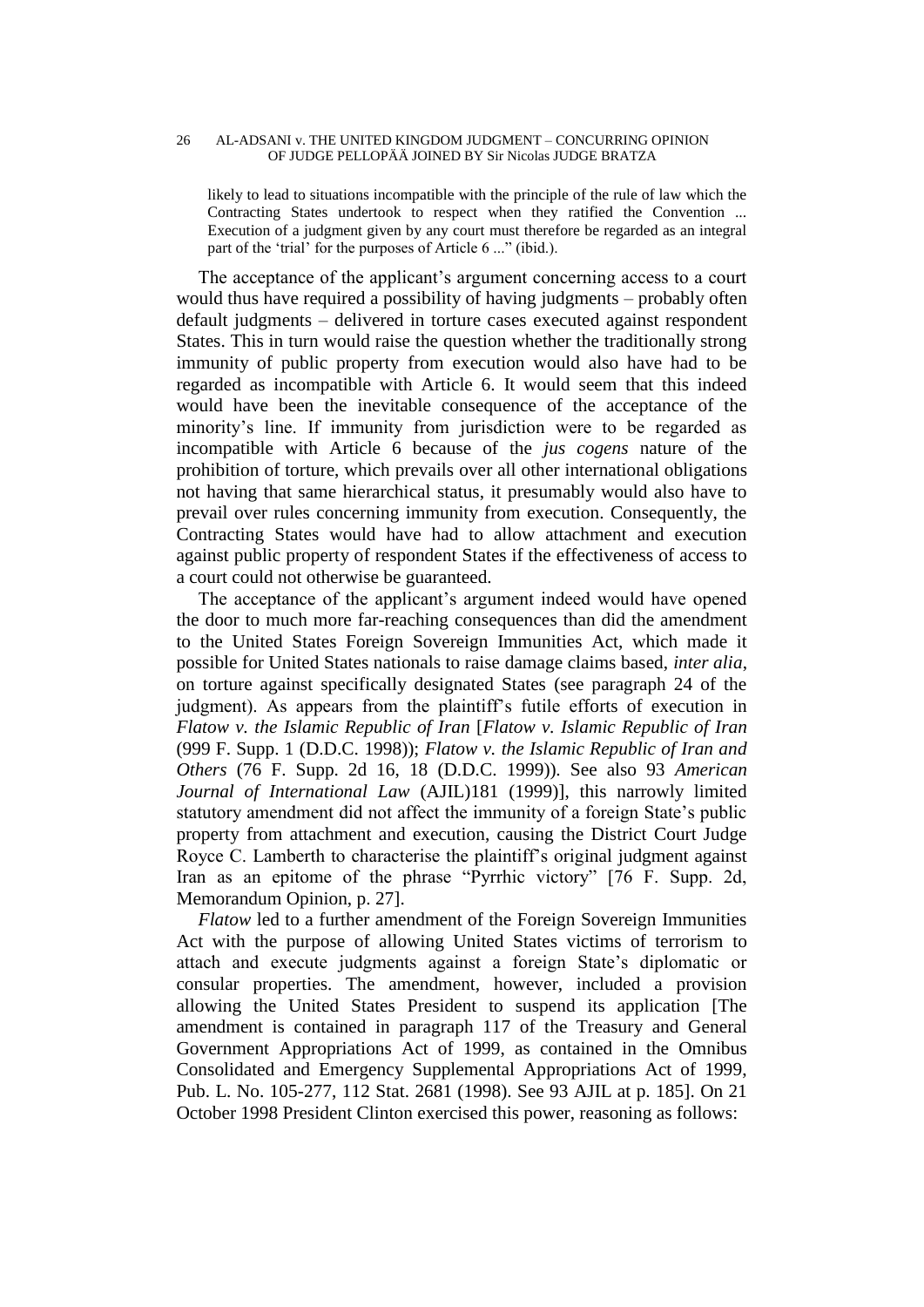#### AL-ADSANI v. THE UNITED KINGDOM JUDGMENT – CONCURRING OPINION 27 OF JUDGE PELLONPÄÄ JOINED BY Sir Nicolas JUDGE BRATZA

"If this section [of the Act] were to result in attachment and execution against foreign embassy properties, it would encroach on my authority under the Constitution to "receive Ambassadors and other public Ministers". Moreover, if applied to foreign diplomatic or consular property, section 177 would place the United States in breach of its international treaty obligations. It would put at risk the protection we enjoy at every embassy and consulate throughout the world by eroding the principle that diplomatic property must be protected regardless of bilateral relations. Absent my authority to waive section 177"s attachment provision, it would also effectively eliminate use of blocked assets of terrorist States in the national security interests of the United States, including denying an important source of leverage. In addition, section 177 could seriously affect our ability to enter into global claims settlements that are fair to all United States claimants and could result in United States taxpayer liability in the event of a contrary claims tribunal judgment. To the extent possible, I shall construe section 177 in a manner consistent with my constitutional authority and with United States international legal obligations, and for the above reasons, I have exercised the waiver authority in the national security interest of the United States." [Statement on Signing the Omnibus Consolidated and Emergency Supplemental Appropriations Act, 1999, 34 Weekly Comp. Pres. Doc. 2108, 2133 (October 23, 1998), as quoted in 93 AJIL, pp. 185-86]

A holding that immunity is incompatible with Article 6 of the Convention because of the *jus cogens* nature of the prohibition of torture would have made it difficult to take into account any considerations of this kind. In other words, in order not to contradict itself the Court would have been forced to hold that the prohibition of torture must also prevail over immunity of a foreign State's public property, such as bank accounts intended for public purposes, real estate used for a foreign State"s cultural institutes and other establishments abroad (including even, it would appear, embassy buildings), etc., since it has not been suggested that immunity of such public property from execution belongs to the corps of *jus cogens*. Although giving absolute priority to the prohibition of torture may at first sight seem very "progressive", a more careful consideration tends to confirm that such a step would also run the risk of proving a sort of "Pyrrhic victory". International cooperation, including cooperation with a view to eradicating the vice of torture, presupposes the continuing existence of certain elements of a basic framework for the conduct of international relations. Principles concerning State immunity belong to that regulatory framework, and I believe it is more conducive to orderly international cooperation to leave this framework intact than to follow another course.

In my view this case leaves us with at least two important lessons. First, although consequences should not alone determine the interpretation of a given rule, one should never totally lose sight of the consequences of a particular interpretation one is about to adopt. Secondly, when having to touch upon central questions of general international law, this Court should be very cautious before taking upon itself the role of a forerunner [That previous international practice does not support the conclusion that the *erga omnes* or *jus cogens* nature of the prohibition of torture has the consequence of obliging States to make their civil courts available for the victims of such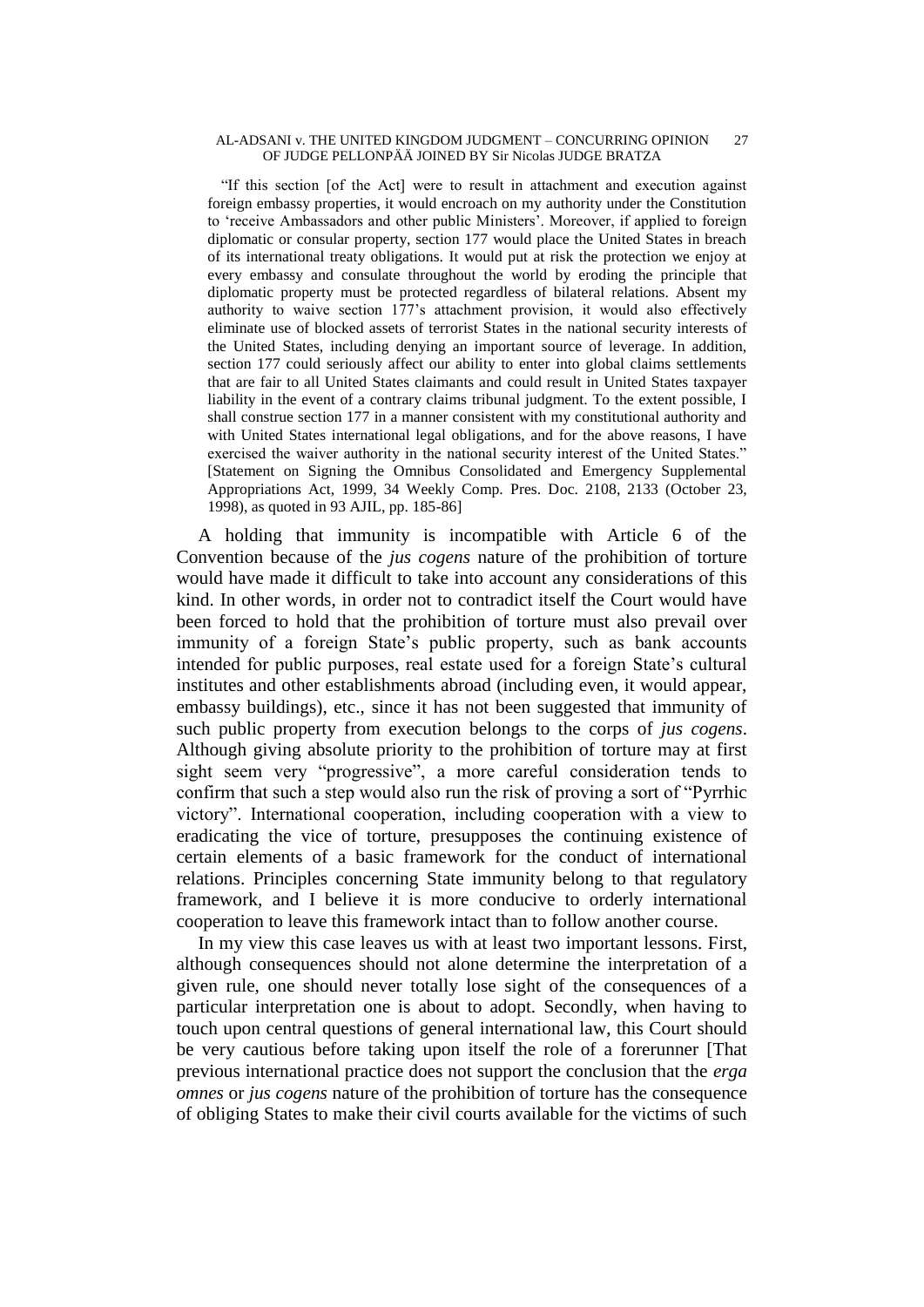#### 28 AL-ADSANI v. THE UNITED KINGDOM JUDGMENT – CONCURRING OPINION OF JUDGE PELLOPÄÄ JOINED BY Sir Nicolas JUDGE BRATZA

violations is convincingly demonstrated by a study conducted by a group of distinguished international lawyers under the auspices of the British Branch of the International Law Association – see [2001] E.H.R.L.R. 129, particularly pp. 138 and 151]. I started this opinion by quoting Lord Justice Stuart-Smith. I end it by quoting another eminent jurist, Sir Robert Jennings, who some years ago expressed concern about "the tendency of particular tribunals to regard themselves as different, as separate little empires which must as far as possible be augmented" [Sir Robert Jennings, "The Proliferation of Adjudicatory Bodies: Dangers and Possible Answers" in Implications of the Proliferation of International Adjudicatory Bodies for Dispute Resolution, Asil Bulletin: Educational Resources on International Law, Number 9, November 1995, 2 at p. 6]. I believe that in this case the Court has avoided the kind of development of which Sir Robert warned.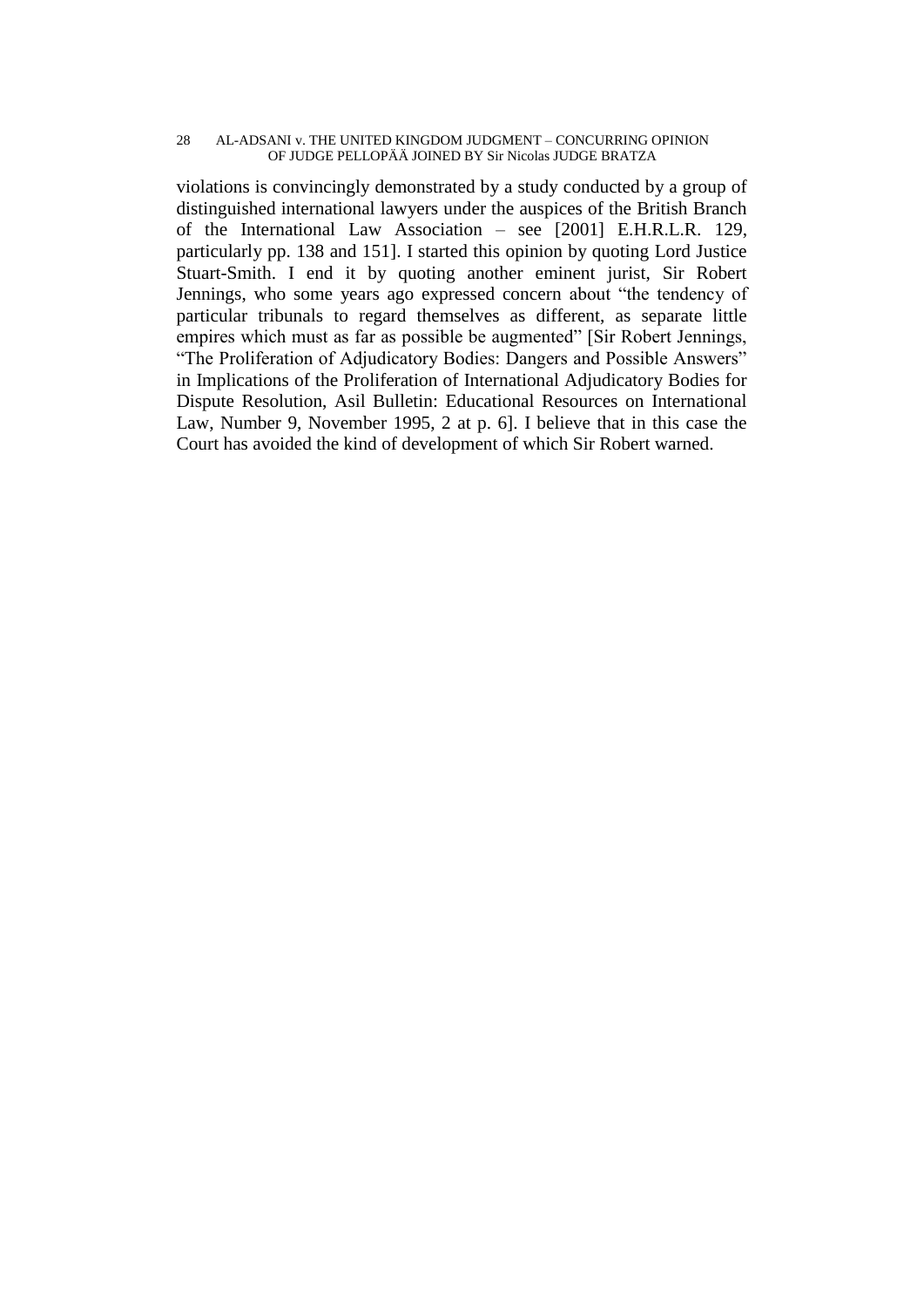## JOINT DISSENTING OPINION OF JUDGES ROZAKIS AND CAFLISCH JOINED BY JUDGES WILDHABER, COSTA, CABRAL BARRETO AND VAJIĆ

We regret that we are unable to concur with the Court's majority in finding that, in the present case, there has not been a violation of Article 6 of the Convention in so far as the right of access to a court is concerned. Unlike the majority, we consider that the applicant was unduly deprived of his right of access to English courts to entertain the merits of his claim against the State of Kuwait although that claim was linked to serious allegations of torture. To us the main reasoning of the majority – that the standards applicable in civil cases differ from those applying in criminal matters when a conflict arises between the peremptory norm of international law on the prohibition of torture and the rules on State immunity – raises fundamental questions, and we disagree for the following reasons.

1. The Court"s majority unequivocally accept that the rule on the prohibition of torture had achieved at the material time, namely at the time when civil proceedings were instituted by the applicant before the English courts, the status of a peremptory rule of international law (*jus cogens*). They refer to a number of authorities which demonstrate that the prohibition of torture has gradually crystallised as a *jus cogens* rule. To this conclusion we readily subscribe and in further support of this we refer to the Statutes of the *ad hoc* Tribunals for the Former Yugoslavia and Rwanda, and to the Statute of the International Criminal Court, which also gives a definition of the crime [See Article  $7 \tbinom{8}{9} 2$  (e) of the Statute of the International Criminal Court]. State practice corroborates this conclusion [See, *inter alia*, the judgment of the Swiss *Tribunal Fédéral* in the case of *Sener c. Ministère public de la Confédération et Département fédéral de justice et police* where, as early as 1983, the tribunal accepted that the rule of the prohibition of torture of the European Convention on Human Rights is a rule of *jus cogens*: "… *il s'agit là, selon le Tribunal Fédéral , .. de règles contraignantes [recte : impératives] du droit des gens, règles dont il convient de tenir compte dans l'examen d'une demande d'extradition, que la Suisse soit ou non liée avec l'Etat requérant par la convention européenne d'extradition, la convention européenne des Droits de l'Homme ou un traité bilatéral*…." (ATF vol. 109 Ib, p. 72)].

By accepting that the rule on prohibition of torture is a rule of *jus cogens*, the majority recognise that it is hierarchically higher than any other rule of international law, be it general or particular, customary or conventional, with the exception, of course, of other *jus cogens* norms. For the basic characteristic of a *jus cogens* rule is that, as a source of law in the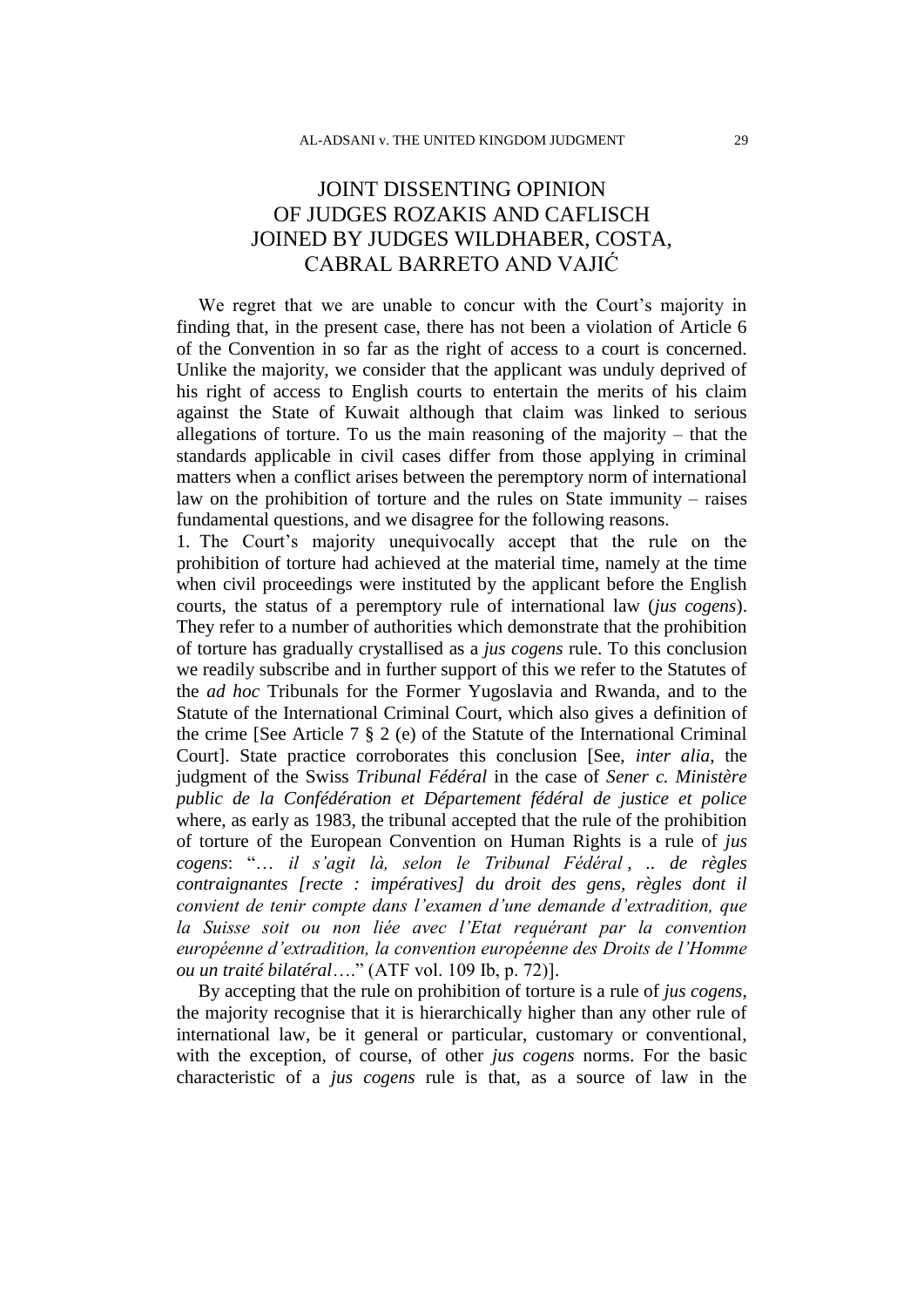now vertical international legal system, it overrides any other rule which does not have the same status. In the event of a conflict between a *jus cogens* rule and any other rule of international law, the former prevails. The consequence of such prevalence is that the conflicting rule is null and void, or, in any event, does not produce legal effects which are in contradiction with the content of the peremptory rule.

2. The Court"s majority do not seem, on the other hand, to deny that the rules on State immunity; customary or conventional, do not belong to the category of *jus cogens*; and rightly so, because it is clear that the rules of State immunity, deriving from both customary and conventional international law, have never been considered by the international community as rules with a hierarchically higher status. It is common knowledge that, in many instances, States have, through their own initiative, waived their rights of immunity; that in many instances they have contracted out of them, or have renounced them. These instances clearly demonstrate that the rules on State immunity do not enjoy a higher status, since *jus cogens* rules, protecting as they do the "*ordre public*", that is the basic values of the international community, cannot be subject to unilateral or contractual forms of derogation from their imperative contents.

3. The acceptance therefore of the *jus cogens* nature of the prohibition of torture entails that a State allegedly violating it cannot invoke hierarchically lower rules (in this case, those on State immunity) to avoid the consequences of the illegality of its actions. In the circumstances of this case, Kuwait cannot validly hide behind the rules on State immunity to avoid proceedings for a serious claim of torture made before a foreign jurisdiction; and the courts of that jurisdiction (the United Kingdom) cannot accept a plea of immunity, or invoke it *ex officio*, to refuse an applicant adjudication of a torture case. Due to the interplay of the *jus cogens* rule on prohibition of torture and the rules on State immunity, the procedural bar of State immunity is automatically lifted, because those rules, as they conflict with a hierarchically higher rule, do not produce any legal effect. In the same vein, national law which is designed to give domestic effect to the international rules on State immunity cannot be invoked as creating a jurisdictional bar, but must be interpreted in accordance with and in the light of the imperative precepts of *jus cogens*.

4. The majority, while accepting that the rule on the prohibition of torture is a *jus cogens* norm, refuse to draw the consequences of such acceptance. They contend that a distinction must be made between criminal proceedings, where apparently they accept that a *jus cogens* rule has the overriding force to deprive the rules of sovereign immunity from their legal effects, and civil proceedings, where, in the absence of authority, they consider that the same conclusion cannot be drawn. Their position is well summarised in paragraph 66 of the judgment, where they assert that they do not find it established that "there is yet acceptance in international law of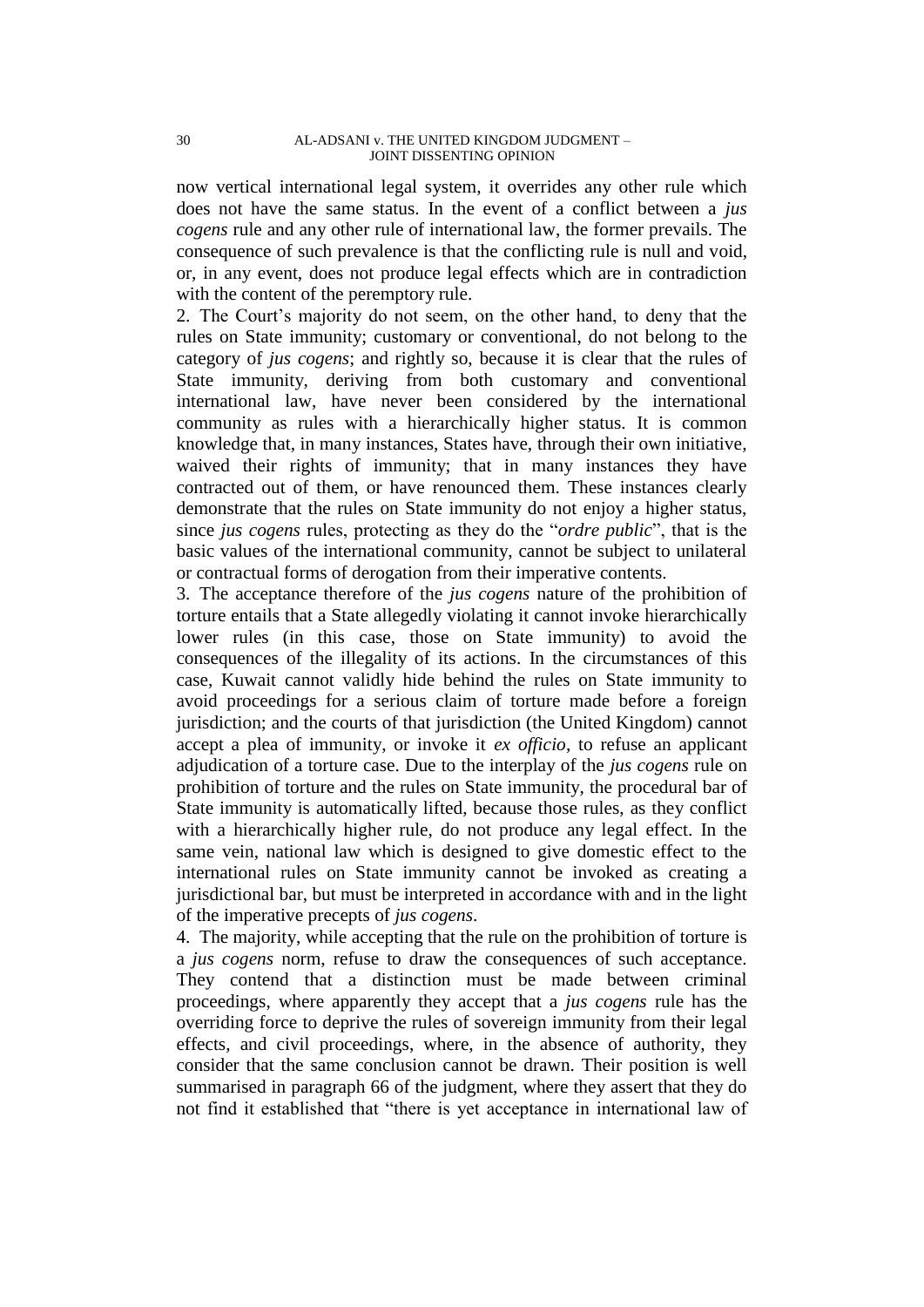the proposition that States are not entitled to immunity in respect of civil claims for damages for alleged torture committed outside the forum State". Hence, "[t]he 1978 Act, which grants immunity to States in respect of personal injury claims not inconsistent with those limitations generally accepted by the community of nations as part of the doctrine of State immunity".

In our opinion, the distinction made by the majority and their conclusions are defective on two grounds.

Firstly, the English courts, when dealing with the applicant's claim, never resorted to the distinction made by the majority. They never invoked any difference between criminal charges or civil claims, between criminal and civil proceedings, in so far as the legal force of the rules on State immunity or the applicability of the 1978 Act was concerned. The basic position of the Court of Appeal – the last court which dealt with the matter in its essence – is expressed by the observations of Lord Justice Stuart-Smith who simply denied that the prohibition of torture was a *jus cogens* rule. In reading the Lord Justice"s observations, one even forms the impression that if the Court of Appeal had been convinced that the rule of prohibition of torture was a norm of *jus cogens*, they could grudgingly have admitted that the procedural bar of State immunity did not apply in the circumstances of the case.

Secondly, the distinction made by the majority between civil and criminal proceedings, concerning the effect of the rule of the prohibition of torture, is not consonant with the very essence of the operation of the *jus cogens* rules. It is not the nature of the proceedings which determines the effects that a *jus cogens* rule has upon another rule of international law, but the character of the rule as a peremptory norm and its interaction with a hierarchically lower rule. The prohibition of torture, being a rule of *jus cogens*, acts in the international sphere and deprives the rule of sovereign immunity of all its legal effects in that sphere. The criminal or civil nature of the domestic proceedings is immaterial. The jurisdictional bar is lifted by the very interaction of the international rules involved, and the national judge cannot admit a plea of immunity raised by the defendant State as an element preventing him from entering into the merits of the case and from dealing with the claim of the applicant for the alleged damages inflicted upon him.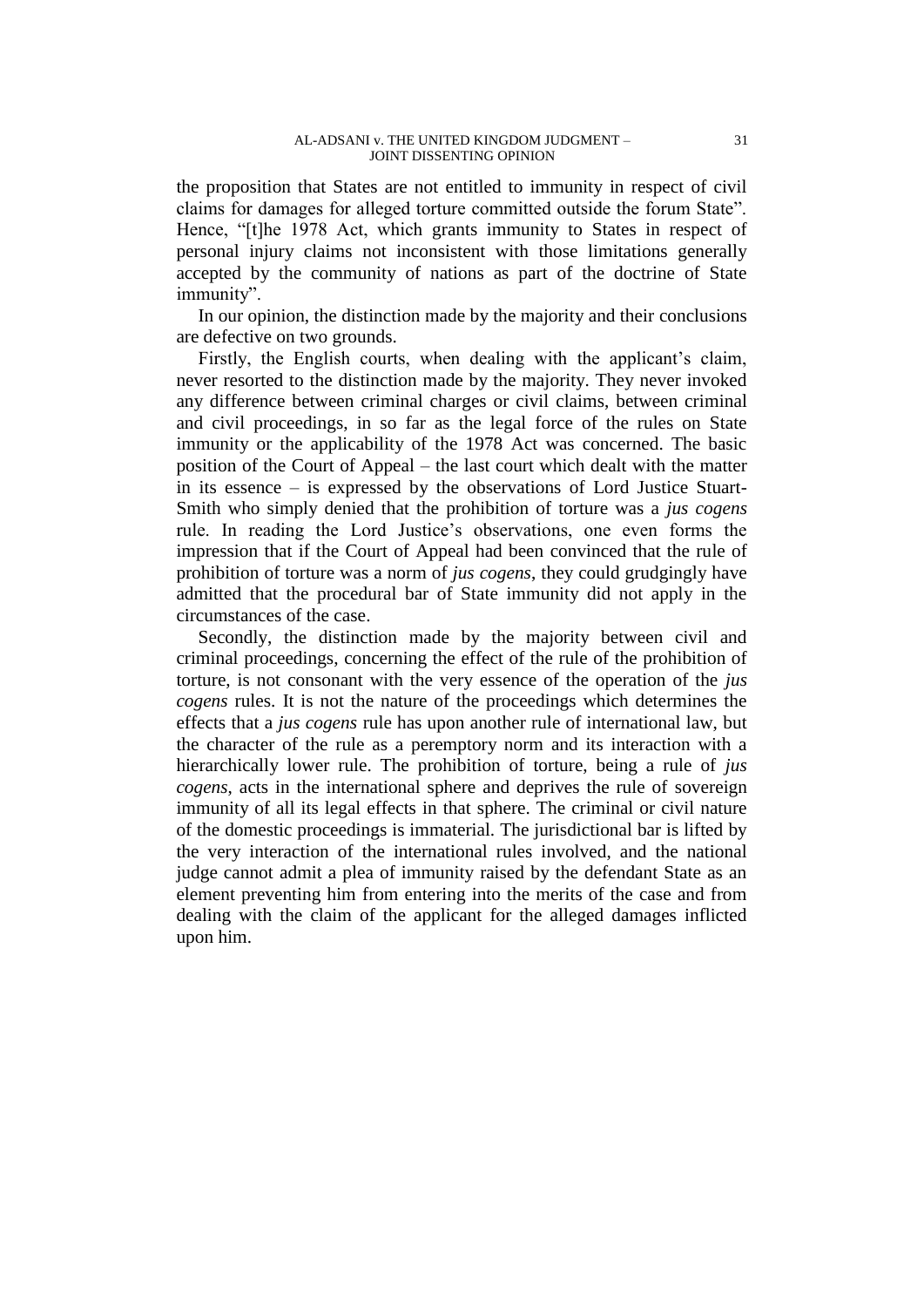#### 32 AL-ADSANI v. THE UNITED KINGDOM JUDGMENT – JOINT DISSENTING OPINION

Under these circumstances we believe that the English courts have erred in considering that they had no jurisdiction to entertain the applicant's claim because of the procedural bar of State immunity and the consequent application of the 1978 Act. Accordingly, the applicant was deprived of his right to have access to the English court to entertain his claim of damages for the alleged torture suffered by him in Kuwait, and Article 6 § 1, has, in our view, been violated.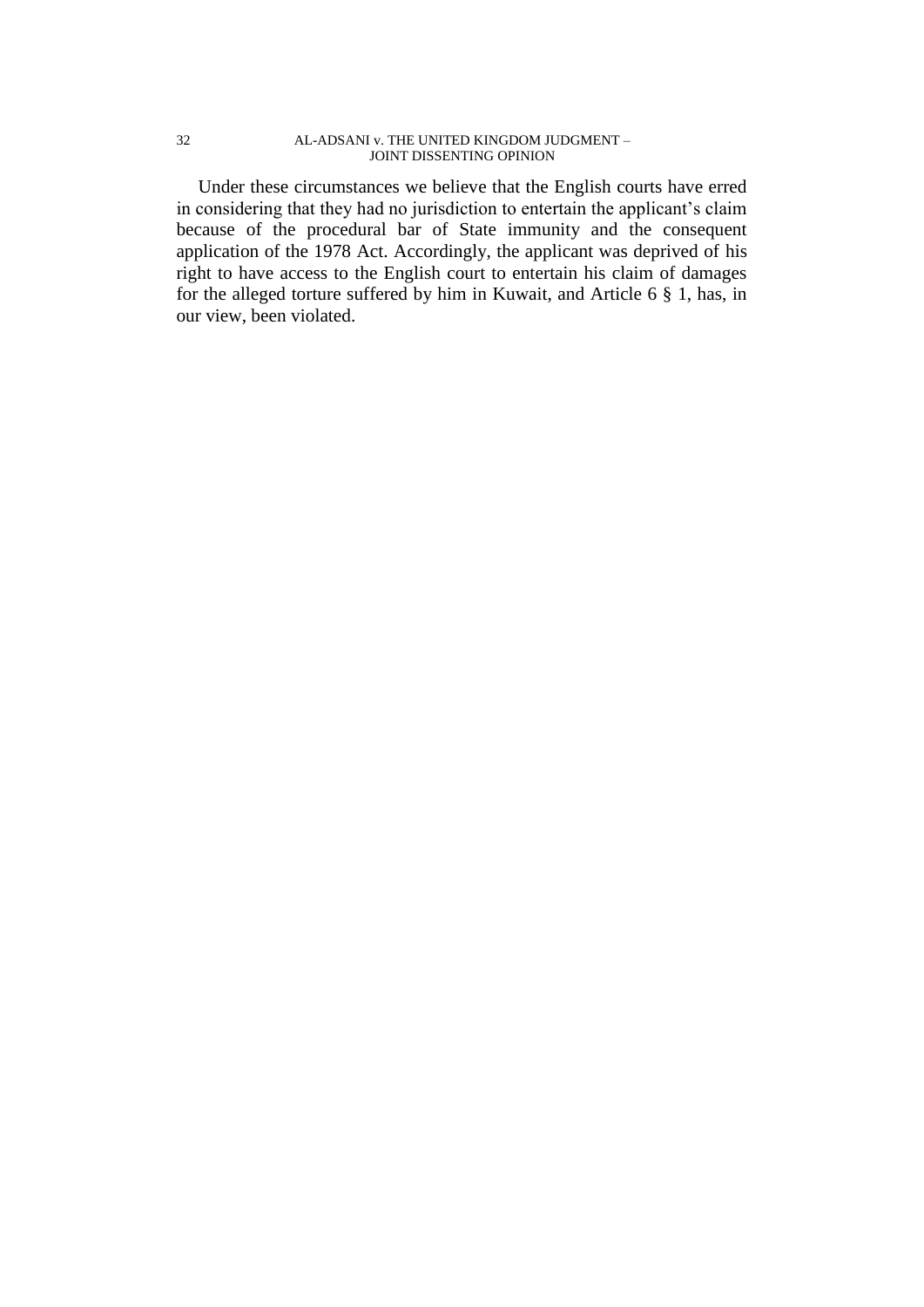## DISSENTING OPINION OF JUDGE FERRARI BRAVO

#### *(Translation)*

What a pity! The Court, whose task in this case was to rule whether there had been a violation of Article 6 § 1, had a golden opportunity to issue a clear and forceful condemnation of all acts of torture. To do so, it need only have upheld the thrust of the House of Lords" judgment in *Regina v. Bow Street Metropolitan Stipendiary and Others, ex parte Pinochet Ugarte (No. 3)* (judgment of 24 March 1999 [2000] Appeal Cases 147), to the effect that the prohibition of torture is now *jus cogens*, so that torture is a crime under international law. It follows that every State has a duty to *contribute* to the punishment of torture and cannot hide behind formalist arguments to avoid having to give judgment.

I say to "contribute" to punishment, and not, obviously, to punish, since it was clear that the acts of torture had not taken place in the United Kingdom but elsewhere, in a State over which the Court did not have jurisdiction.

But it is precisely one of those old formalist arguments which the Court endorsed when it said (in paragraph 61 of the judgment) that it was unable to discern any rules of international law requiring it not to apply the rule of immunity from civil suit where acts of torture were alleged. And the Court went further, notwithstanding its analysis of the cases mentioned in paragraphs 62 to 65, concluding sadly in paragraph 66 that the contrary rule was not *yet* accepted. *Quousque tandem* ...!

There will be other such cases, but the Court has unfortunately missed a very good opportunity to deliver a courageous judgment.